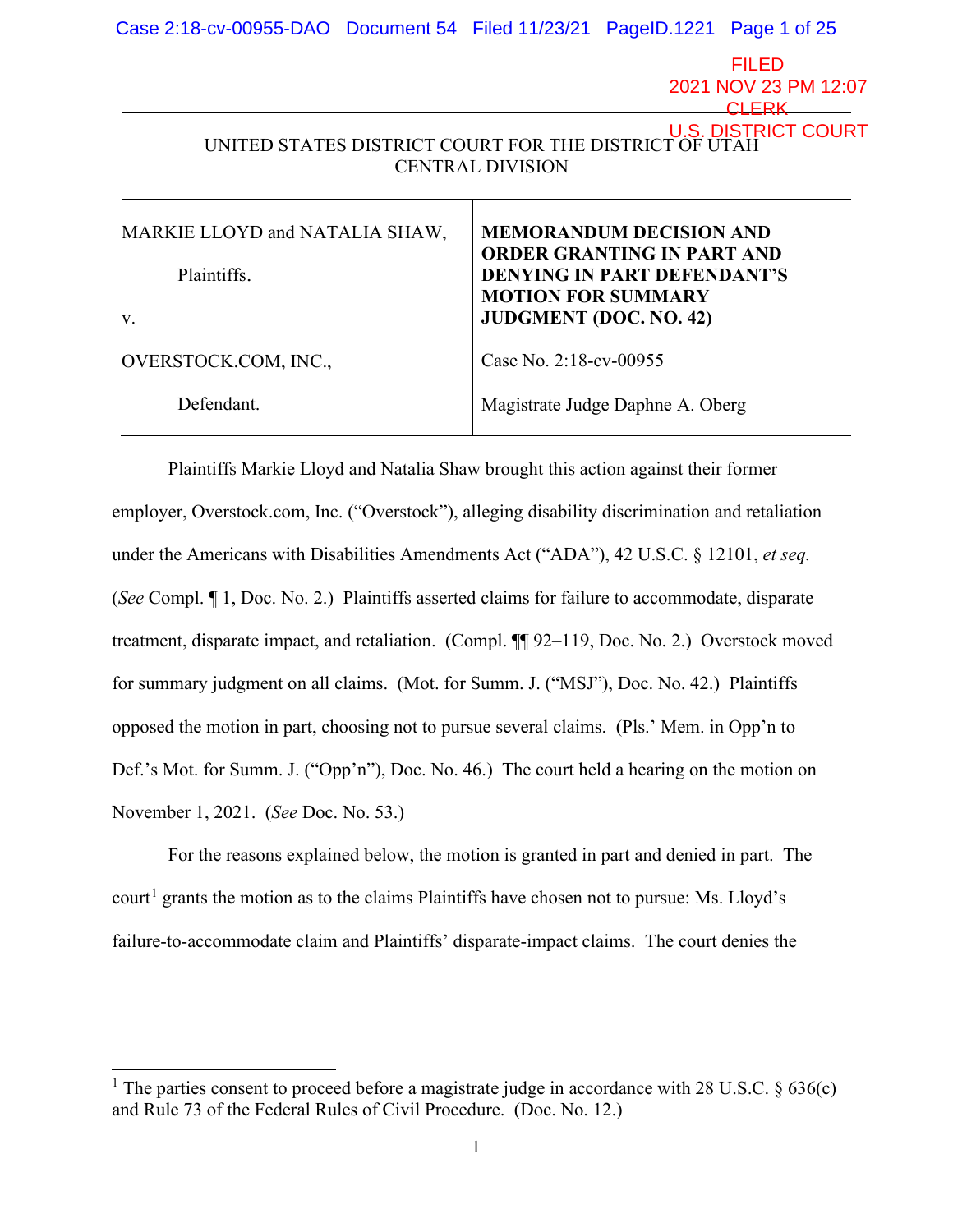motion as to all other claims: Ms. Shaw's failure-to-accommodate claim, Plaintiffs' disparatetreatment claims, and Plaintiffs' retaliation claims.

### SUMMARY JUDGMENT STANDARD

Courts grant summary judgment only where "the movant shows that there is no genuine dispute as to any material fact and the movant is entitled to judgment as a matter of law." Fed. R. Civ. P. 56(a). "A fact is 'material' if, under the governing law, it could have an effect on the outcome of the lawsuit." *Tabor v. Hilti, Inc.*, 703 F.3d 1206, 1215 (10th Cir. 2013) (internal quotation marks omitted). "A dispute over a material fact is 'genuine' if a rational jury could find in favor of the nonmoving party on the evidence presented." *Id.* (internal quotation marks omitted). In evaluating a motion for summary judgment, the court views "the facts in the light most favorable to the nonmovant and draw[s] all reasonable inferences in the nonmovant's favor." *Jones v. Norton*, 809 F.3d 564, 573 (10th Cir. 2015). But, "where the non moving party will bear the burden of proof at trial on a dispositive issue that party must go beyond the pleadings and designate specific facts so as to make a showing sufficient to establish the existence of an element essential to that party's case in order to survive summary judgment." *McKnight v. Kimberly Clark Corp.*, 149 F.3d 1125, 1128 (10th Cir. 1998) (internal quotation marks omitted).

## RELEVANT FACTS

The court considers the following facts in determining the motion for summary judgment. All facts come from the parties' briefs and accompanying exhibits. The court draws all reasonable inferences in favor of Plaintiffs as the nonmoving parties.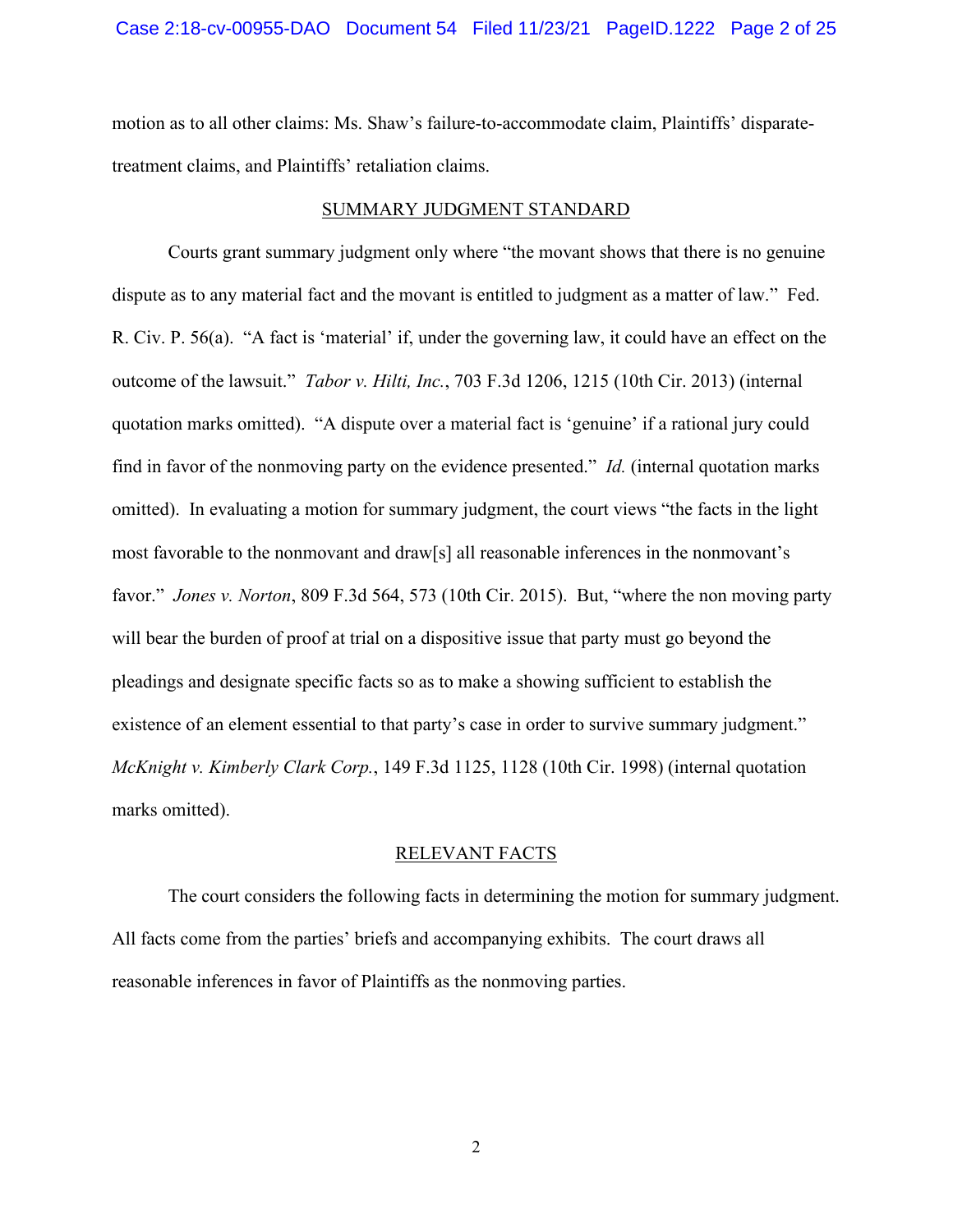## The Content Moderation Team

Former Overstock president Stormy Simon identified the Content Moderation Team ("CMT") as a department which could accommodate people who needed to work from home, including people with disabilities such as multiple sclerosis ("MS"). (MSJ, Background and Context Facts ¶¶ 2, 4, Doc. No. 42; Opp'n, Pls.' Statement of Add'l Undisputed Material Facts ("SAUMF") ¶ 1, Doc. No. 46.) Because website reviews were submitted all day and required constant moderation, content moderators could work from home with no set schedule and flexible hours. (SAUMF ¶¶ 1–2.) Beginning around 2012, Ms. Simon worked with the local MS society to identify and recruit potential employees with MS to work on the CMT. (*Id.* ¶ 4.) Ms. Simon took a leave of absence in June 2016, and she resigned as president of Overstock in July 2016. (*Id.* ¶ 19.) Ms. Simon testified she was concerned that after she left, Overstock would undo what she had created. (Ex. 3 to Opp'n, Dep. of Stormy Simon ("Simon Dep.") 83:11–25, Doc. No. 46-4.)

On June 24, 2016, Nariman Noursalehi, Senior Vice President of Marketing, emailed all CMT employees to announce he was ending the CMT's work-from-home program. (MSJ, Statement of Undisputed Material Facts ("SUMF") ¶ 19, Doc. No. 42; Ex. K to MSJ, Noursalehi Email (June 24, 2016), Doc. No. 42-12.) The email stated Mr. Noursalehi had decided to "cease the practice of working from home in a permanent/indefinite role," and "all full-time employees will need to complete their scheduled work week in the office beginning Tuesday July 5th." (Noursalehi Email, Doc. No. 42-12.) The email provided, "We can still be flexible at times, but any work performed outside the office and/or normal working hours will need prior approval from your direct supervisor, and will be handled on a case by case basis." (*Id.*)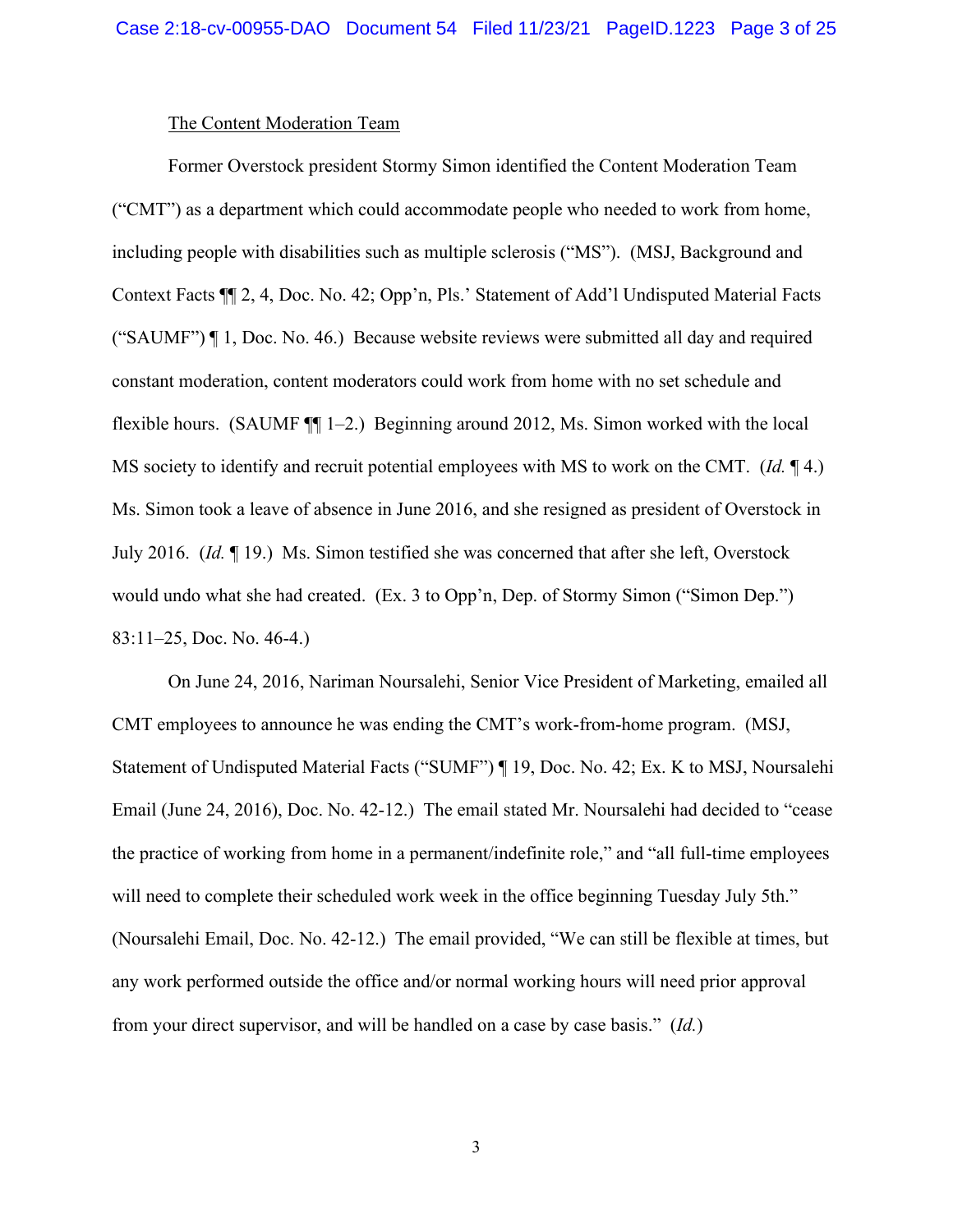#### Ms. Shaw

Ms. Shaw, who has MS, was recruited by Ms. Simon through the MS society and began working for Overstock as a content moderator in December 2012. (SUMF ¶¶ 1–2, Doc. No. 42; Opp'n, Response to Statement of Undisputed Material Facts ("RSUMF") ¶ 2, Doc. No. 46.) Ms. Shaw was supervised by Jardy Stokes, her direct supervisor, and Neal Lutz, the CMT manager. (*See* SUMF ¶ 6(a), (e), Doc. No. 42.) Mr. Stokes understood Ms. Shaw worked from home because she had MS. (Ex. 5 to Opp'n, Dep. of Jardy Stokes ("Stokes Dep.") 82:5–9, Doc. No. 46-6.) Mr. Lutz was aware Ms. Shaw worked from home "because of a disability or medical condition" and sometimes couldn't drive because of it. (Ex. 14 to Opp'n, Dep. of Neal Lutz ("Lutz Dep.") 52:24–54:13, Doc. No. 46-15.)

According to Mr. Lutz, Ms. Shaw's productivity was low, and she "didn't let [Mr. Stokes] know her hours very much, even though he requested that she do so and check in every day." (*Id.* at 41:16–18, 85:17–19.) On June 15, 2016, Mr. Lutz and Mr. Stokes discussed going through the disciplinary process to begin the "formalities" of terminating Ms. Shaw and another employee but, instead, sought approval from their supervisors to end the work-from-home policy. (Ex. 21 to Opp'n, Lutz Email to Killinger (June 15, 2016), Doc. No. 46-22 at 3–4.) Mr. Lutz emailed his supervisors that he and Mr. Stokes believed ending the work-from-home policy "might be the best solution for everyone, including them [(the employees in question)]." (*Id.*) He stated, "We feel very strongly that neither of them will make the choice to come in to the office and work, and thus it solves that problem." (*Id.*)

Mr. Lutz drafted the email announcing the end of the work-from-home policy—the same email Mr. Noursalehi ultimately sent to all CMT employees on June 24. (Ex. 21 to Opp'n, Lutz Email to Noursalehi (June 20, 2016), Doc. No. 46-22 at 2.) After drafting the email, Mr. Lutz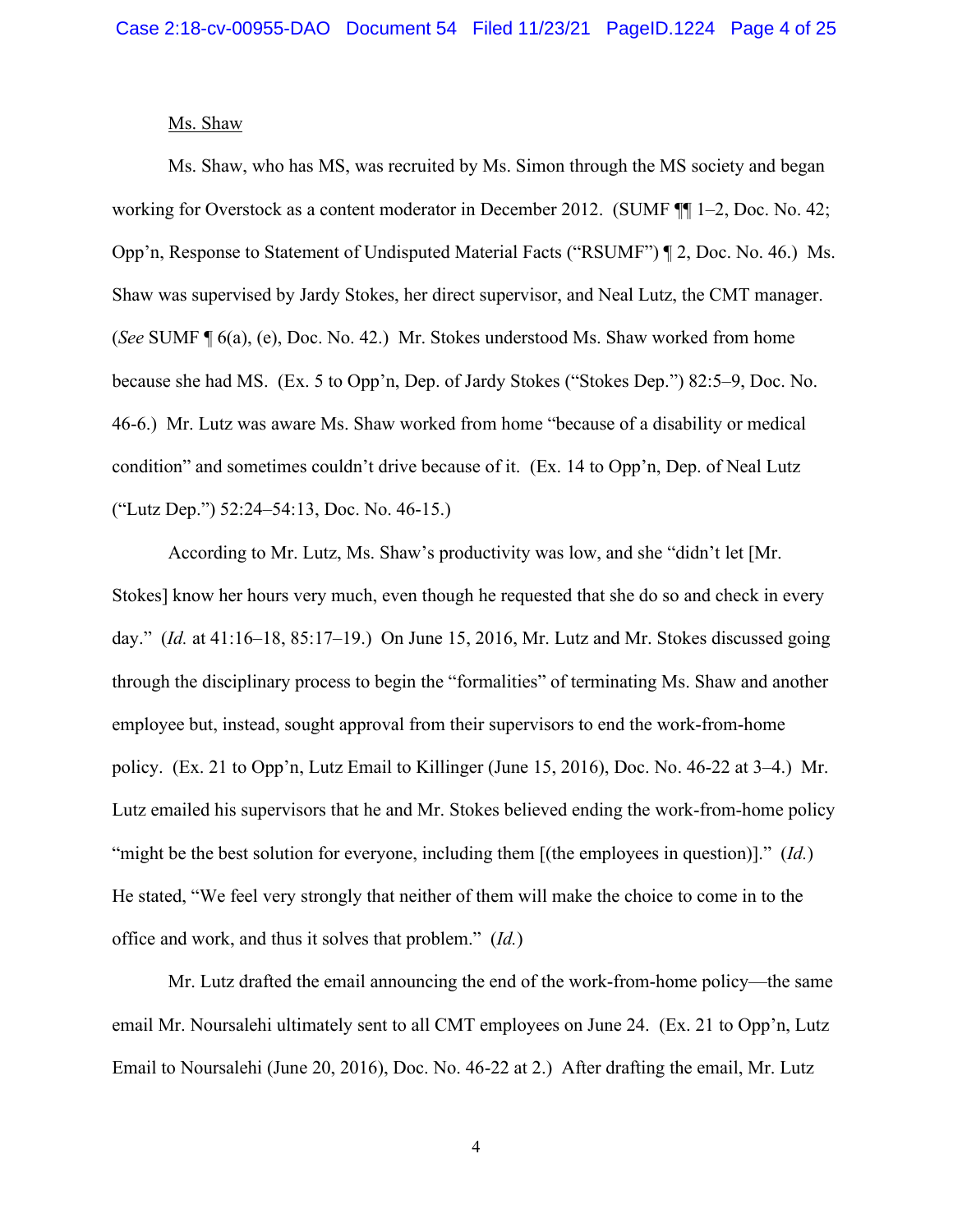told Mr. Noursalehi that "[t]his week feels like a perpetual Christmas Eve for [Mr. Stokes] and I as we await the joy (or lack thereof) that will come to individuals upon receiving it." (Ex. 21 to Opp'n, Lutz Email to Noursalehi (June 23, 2016), Doc. No. 46-22 at 1–2.)

On June 23, Ms. Shaw was given a final written warning for performance issues, including poor communication. (Ex. 33 to Opp'n, Shaw Final Warning, Doc. No. 46-34.) The warning stated Ms. Shaw could "no longer work from home and is expected to work in the office," and would be given an unexcused absence "[i]f unable to come in." (*Id.*)

Ms. Shaw testified that after receiving the final warning, she made requests to Mr. Stokes and Mr. Lutz to continue working from home. (Ex. 2 to Opp'n, Dep. of Natalia Shaw ("Shaw Dep.") 36:22–37:19, 38:14–39:10, 43:17–20, Doc. No. 46-3.) She told Mr. Stokes she couldn't come into the office because she was too sick to drive and because working in an office was too hard for her to manage. (*Id.* at 38:20–23, 39:9–10, 43:17–20.) She reminded him that Stormy Simon hired her into a work-from-home position and she had always worked from home. (*Id.* at 38:23–25.) Mr. Stokes told Ms. Shaw she would be fired if she did not go into the office. (*Id.* at 39:2–3; Ex. 4 to Opp'n, Shaw Termination Letter, Doc. No. 46-5.)

Ms. Shaw was terminated on June 29, 2016. (Shaw Termination Letter, Doc. No. 46-5.) Her termination letter stated Ms. Shaw had been given a final warning and "was told she could no longer work from home and must report to the office." (*Id.*) It stated Ms. Shaw was told to "report to the office by Wednesday 6/29/2016 at 9:00 AM, or we would proceed with termination," and that she "did not report to work." (*Id.*) The letter also stated Ms. Shaw had seventeen unexcused absences in the final six months of her employment. (*Id.*)

Ms. Simon, Ms. Shaw, Ms. Lloyd, and another employee testified that content moderators had flexible schedules without set hours and did not have to be logged into the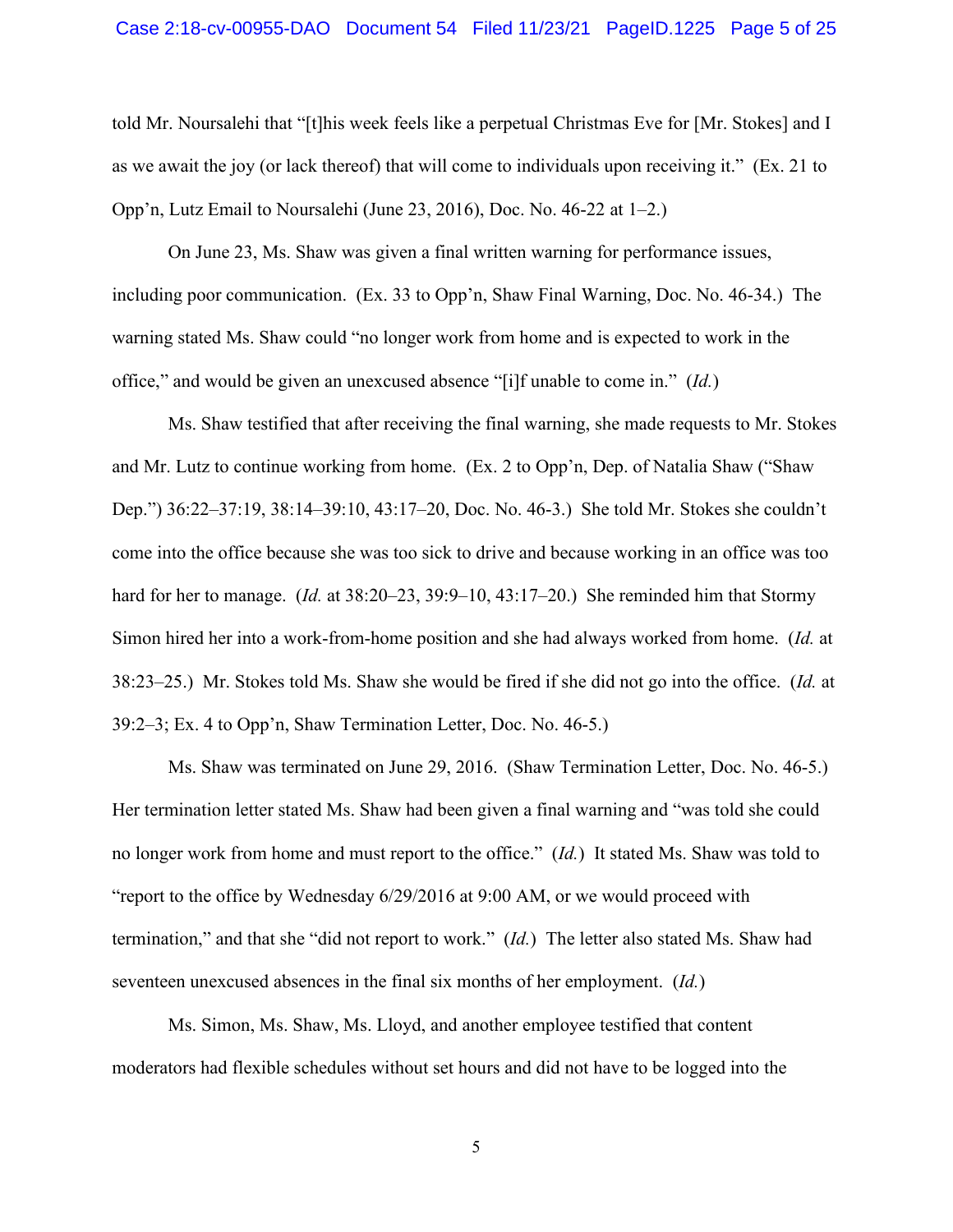system at any specific time. (Ex. 1 to Opp'n, Dep. of Amanda Leary ("Leary Dep.") 7:24–8:17, Doc. No. 46-2; Shaw Dep. 26:8–22, Doc. No. 46-3; Simon Dep. 98:20–99:13, Doc. No. 46-4; Ex. 8 to Opp'n, Dep. of Markie Lloyd ("Lloyd Dep.") 35:14–23, Doc. No. 46-9.)

# Ms. Lloyd

Ms. Lloyd was hired by Overstock as a customer service agent in October 2011. (SUMF ¶ 7, Doc. No. 42.) After being diagnosed with MS and missing time at work due to her illness, Ms. Lloyd transferred to the CMT in 2014. (*Id.*; RSUMF ¶ 8, Doc. No. 46.) Mr. Stokes expressed frustration that employees such as Ms. Lloyd were "dumped" on his team when they were not performing well in other positions. (Stokes Dep. 17:19–23, 19:18–19, 22:3–13, Doc. No. 46-6.) He testified he had a difficult time working with Ms. Lloyd because "it felt like her health issues only were an issue when it was something I wanted her to do." (*Id.* at 97:22–25.) In Mr. Lutz's email recommending ending the work-from-home policy, he stated Ms. Lloyd was not a "star player" and he would be excited to replace her if she chose to resign. (Lutz Email to Killinger (June 15, 2016), Doc. No. 46-22 at 3.)

After receiving Mr. Noursalehi's email ending the work-from-home policy, Ms. Lloyd asked Mr. Stokes if she could carpool to a closer location. (Ex. 23 to Opp'n, Lloyd Chat with Stokes (June 28, 2016), Doc. No. 46-24.) Mr. Stokes denied her request and required Ms. Lloyd to work in the main office or not at all. (*Id.*; Stokes Dep. 99:14–100:3, Doc. No. 46-6; Lloyd Dep. 150:21–151:15, Doc. No. 46-9.) Ms. Lloyd was unaware of Overstock's procedures for accommodation requests, so she instead applied for leave under the Family and Medical Leave Act ("FMLA"). (Lloyd Dep. 148:13–20, 149:14–150:14, Doc. No. 46-9; Ex. 11 to Opp'n, Lloyd Email to Stokes (July 5, 2016), Doc. No. 46-12.) On July 5, 2016, she informed Mr. Stokes that her doctor advised her not to drive and "suggested that I see about talking to someone in HR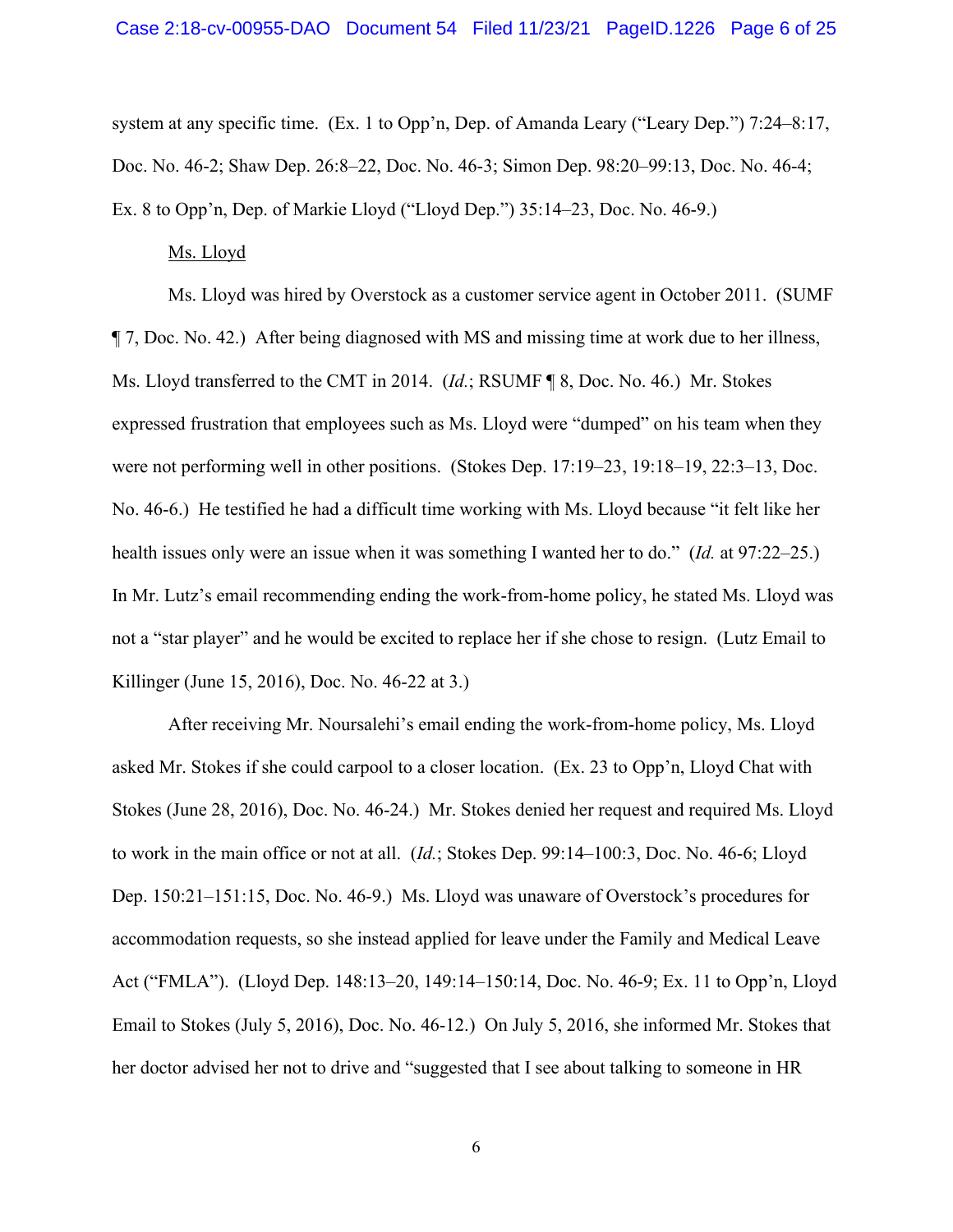about working from home before she completely fills out my [FMLA] paperwork because my MS has been relapsing more." (Lloyd Email to Stokes (July 5, 2016), Doc. No. 46-12.) She also texted him that she was "going through a really bad relapse with [her] MS" and expressed concern that he was not letting her work unless she went against her doctor's instructions not to drive. (Ex. 24 to Opp'n, Lloyd and Stokes Text Messages, Doc. No. 46-25.)

On July 6, Ms. Lloyd contacted human resources to request FMLA leave because her MS prevented her from driving. (Ex. 25 to Opp'n, Lloyd Email to Sweat (July 6, 2016), Doc. No. 46-26 at 1.) She explained she could still work from home, but that her supervisor indicated her absences would be unexcused unless she reported to the office for work. (*Id.*) On July 18, Ms. Lloyd was approved for intermittent FMLA leave and was informed of the ADA process for the first time. (Ex. 25 to Opp'n, Emails between Lloyd and Sweat (July 18, 2016), Doc. No. 46-26 at 3; Lloyd Dep. 149:14–150:14, Doc. No. 46-9.) On July 19, Ms. Lloyd requested Overstock's ADA paperwork, stating "[a]ll I want to do is work but I'm being forced to use my FMLA because I can't drive out there." (Ex. 25 to Opp'n, Lloyd Email to Sweat (July 19, 2016), Doc. No. 46-26 at 4.) She submitted an ADA accommodation request form the same day. (Ex. 10 to Opp'n, Application for Accommodation, Doc. No. 46-11.)

On July 25, Mr. Stokes sent a chat message to Ms. Lloyd, telling her she must stop working from home. (Ex. 19 to Opp'n, Lloyd and Stokes Chat (July 25, 2016), Doc. No. 46-20.) Although she told him she was "not able to drive due to medical issues," he responded that she "was not approved to work from home" and would need to clock out and report to the office. (*Id.*) However, on July 29, Overstock's human resources director granted Ms. Lloyd a temporary work-from-home accommodation, which was made permanent in August. (Ex. 12 to Opp'n,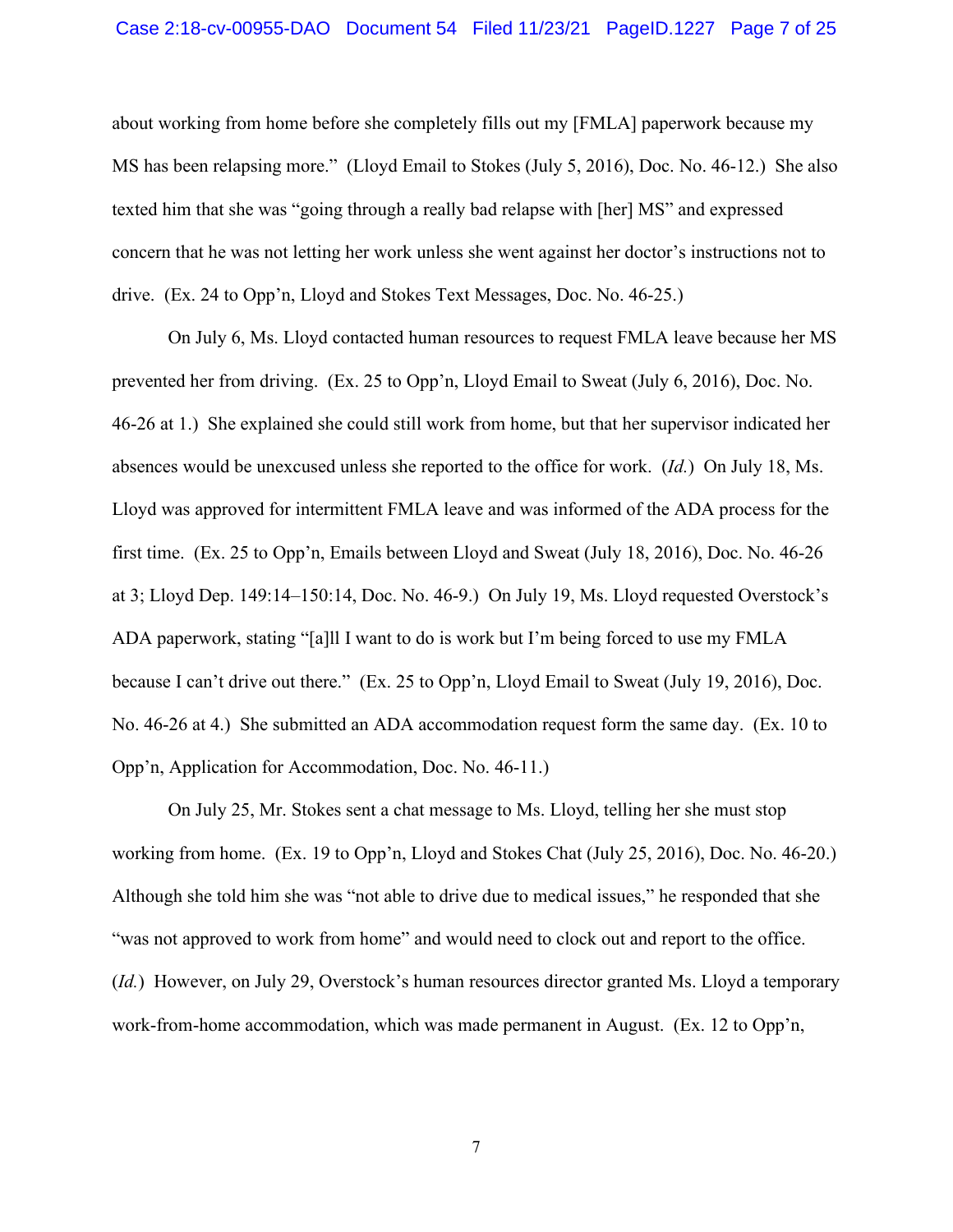Osterberg Email to Lloyd (July 29, 2016), Doc. No. 46-13 at 6; Ex. 26 to Opp'n, Osterberg Letter to Lloyd (Aug. 23, 2016), Doc. No. 46-27.)

On August 1, Mr. Stokes informed Ms. Lloyd that he had been contacted about a review containing profanity which she had approved and, after a search, he found six instances of inappropriate reviews going back to April 2016. (Ex. 15 to Opp'n, Stokes Email to Lloyd (Aug. 1, 2016), Doc. No. 46-16.) Ms. Lloyd testified it was not typical for Mr. Stokes to check her reviews so far back. (Lloyd Dep. 157:2–6, Doc. No. 46-9.) Although Mr. Stokes testified his supervisor had directed him to conduct the audit for all team members, his supervisor testified she left audits to his discretion. (Stokes Dep. 33:14–24, 35:3–9, Doc. No. 46-6; Ex. 27 to Opp'n, Dep. of Leslie Killinger ("Killinger Dep.") 46:9–14, Doc. No. 46-28.) Mr. Stokes also testified he occasionally pulled recent reviews to check for errors but had no regular practice of doing so and, at times, went months without performing quality control checks. (Stokes Dep. 30:19–24, 31:21–32:7, Doc. No. 46-6.)

On September 28, 2016, Ms. Lloyd raised concerns to Overstock about her accommodation and disability discrimination in a letter from the Disability Law Center. (*See* Ex. 28 to Opp'n, James Letter to EEOC (Sept. 22, 2017), Doc. No. 46-29 at 2.) The next day, Mr. Stokes issued Ms. Lloyd a final warning for an additional five reviews with inappropriate language. (Ex. 30 to Opp'n, Lloyd Final Warning, Doc. No. 46-31.)

Ms. Lloyd was terminated on November 9, 2016. (Ex. 17 to Opp'n, Lloyd Termination Letter, Doc. No. 46-18.) The termination letter stated Ms. Lloyd had approved sixteen more reviews with inappropriate language since October 1, in addition to the previously identified inappropriate reviews. (*Id.*) The termination letter did not mention other performance issues. (*Id.*)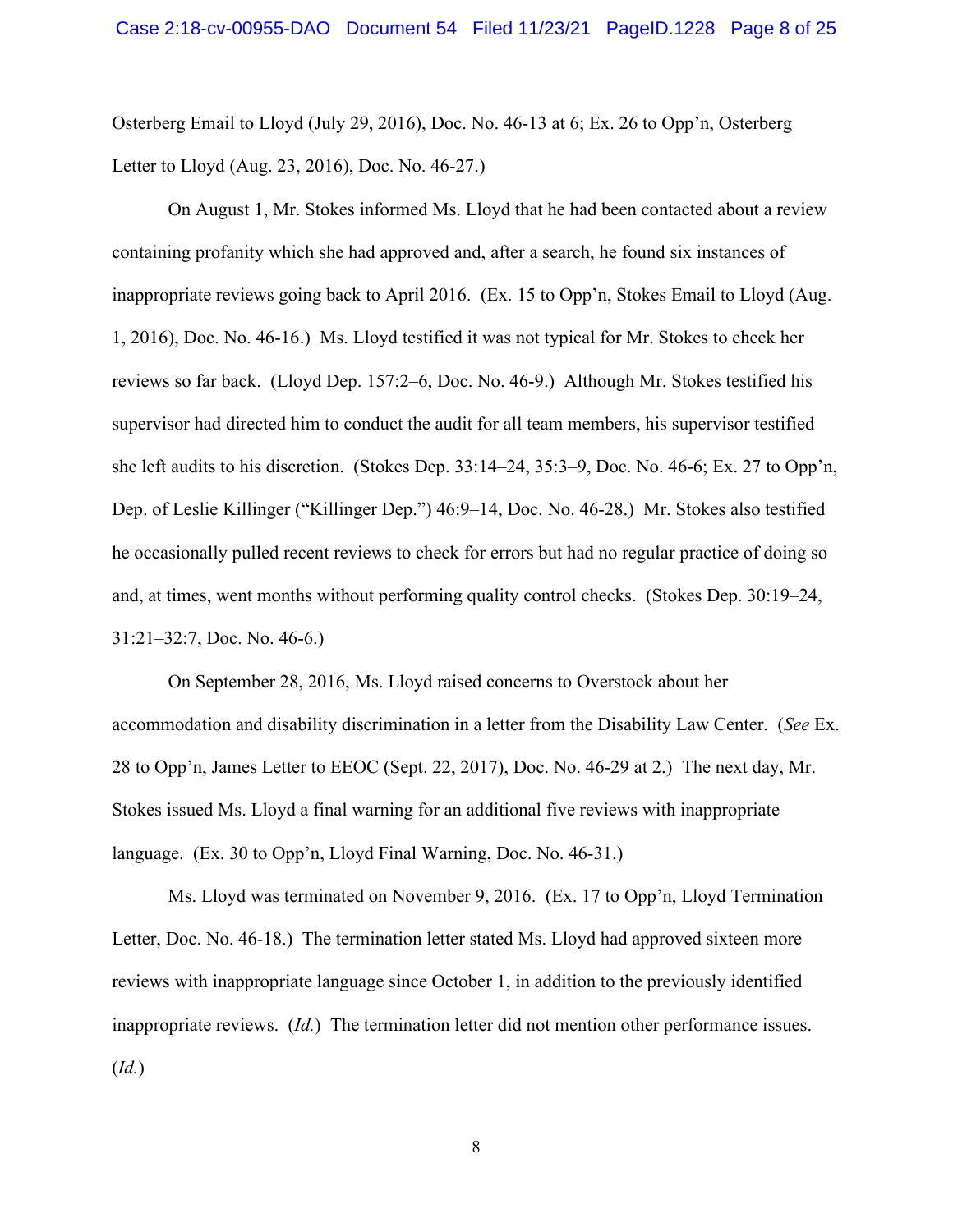The CMT had guidelines for what constituted inappropriate content, but there were no standards to measure an employee's accuracy in moderating reviews. (Killinger Dep. 44:1–45:2, Doc. No. 46-28.) Content moderators were expected to moderate one hundred reviews per hour. (Lloyd Dep. 36:10–14, Doc. No. 46-9; Stokes Dep. 27:15–22, 31:11–17, Doc. No. 46-6.) Overstock managers acknowledged it would be unrealistic to moderate with one-hundred percent accuracy. (Killinger Dep. 44:17–45:13, Doc. No. 46-28; Lutz Dep. 25:14–26:5, Doc. No. 46- 15.) Another moderator had also approved reviews with inappropriate content and had problems with productivity, but she was not terminated. (Stokes Dep. 34:6–16, 112:7–113:13, Doc. No. 46-6.)

#### **DISCUSSION**

Plaintiffs' Complaint asserts four causes of action against Overstock for violations of the ADA: (1) failure to accommodate, (2) discrimination based on disparate treatment, (3) discrimination based on disparate impact, and (4) retaliation. (Compl. ¶¶ 92–119, Doc. No. 2.) Overstock argues it is entitled to summary judgment on all claims. (MSJ, Doc. No. 42.) Plaintiffs do not address Ms. Lloyd's failure-to-accommodate claim or Plaintiffs' disparateimpact claims in their opposition brief, and they confirmed at the hearing they are not pursuing these claims. (*See* Opp'n, Doc. No. 46.) However, Plaintiffs argue the record evidence raises triable disputes of material fact on the remaining claims. (*Id.*)

For the reasons set forth below, Overstock is entitled to summary judgment on the claims Plaintiffs have chosen not to pursue: Ms. Lloyd's failure-to-accommodate claim and Plaintiffs' disparate-impact claims. However, Plaintiffs have presented sufficient evidence to preclude summary judgment on the remaining claims: Ms. Shaw's failure-to-accommodate claim, Plaintiffs' disparate-treatment claims, and Plaintiffs' retaliation claims.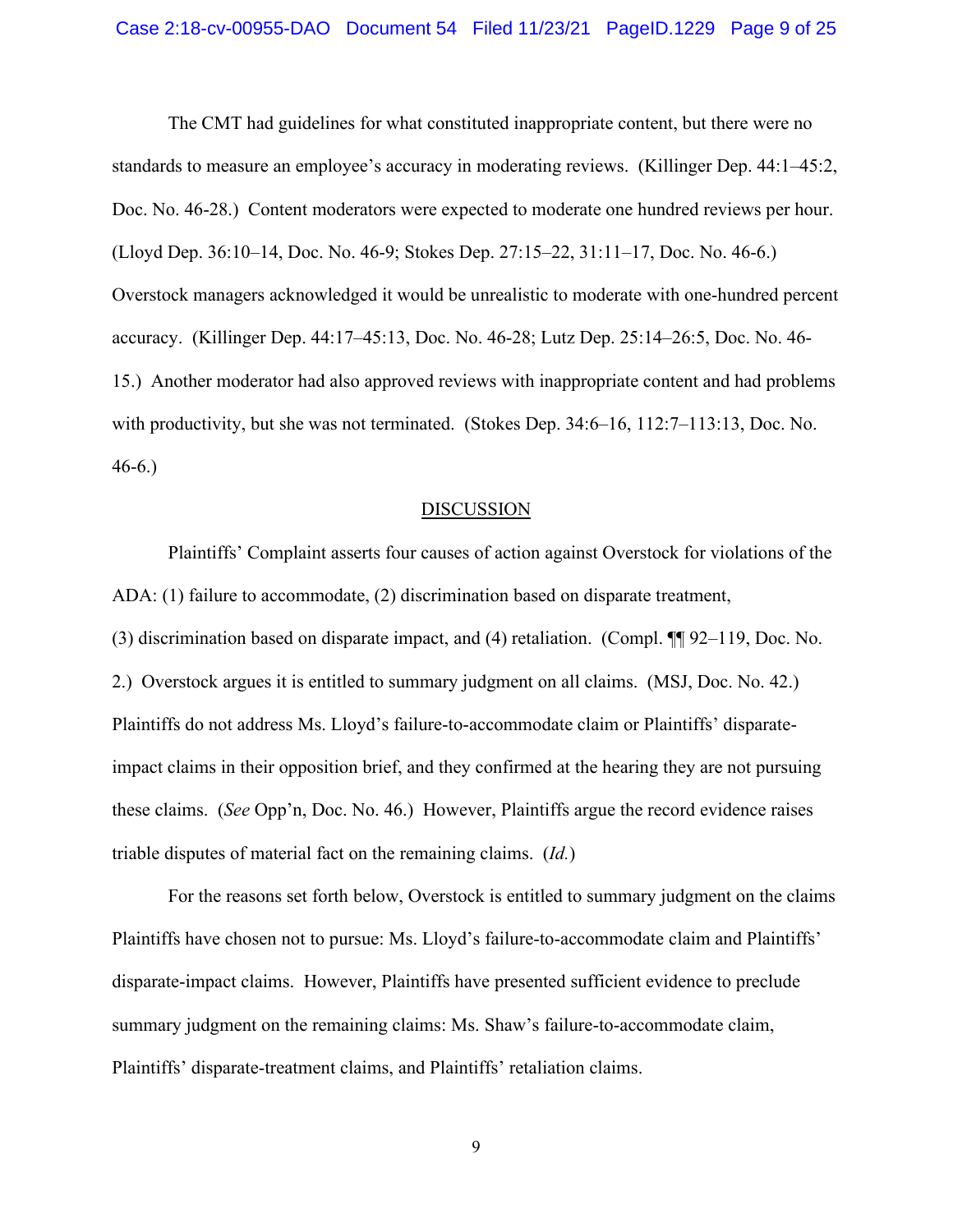# A. Failure to Accommodate

To succeed on a failure-to-accommodate claim, a plaintiff must make a prima facie case that "(1) she was disabled, (2) she was otherwise qualified, (3) she requested a plausibly reasonable accommodation, and (4) [the employer] refused to accommodate her disability." *Aubrey v. Koppes*, 975 F.3d 995, 1005 (10th Cir. 2020). If the plaintiff establishes a prima facie case, the burden then shifts to the employer "to present evidence either (1) conclusively rebutting one or more elements of plaintiff's prima facie case or (2) establishing an affirmative defense, such as undue hardship or one of the other affirmative defenses available to the employer." *Id.* (internal quotation marks omitted).

Overstock does not dispute Ms. Shaw and Ms. Lloyd were disabled and were otherwise qualified for the content moderator position. (*See* MSJ 20–21, Doc. No. 42.) Overstock also does not argue a work-from-home accommodation was unreasonable. (*See id.*) Accordingly, the court examines the other elements as they relate to each plaintiff.

#### 1. Ms. Shaw

Overstock argues Ms. Shaw never requested an accommodation, pointing to her testimony that she did not "fill out an ADA application" or "request an ADA accommodation." (MSJ 22, Doc. No. 42; Shaw Dep. 24:2–11, Doc. No. 46-3.) Overstock also argues Ms. Shaw's disability was accommodated because she "always worked from home," from the beginning of her employment. (MSJ 22, Doc. No. 42.)

Plaintiffs argue Ms. Shaw's testimony that she requested to continue working from home because she was too sick to drive raises a genuine dispute of material fact as to whether she requested a reasonable accommodation. (Opp'n 20–23, Doc. No. 46.) Plaintiffs also argue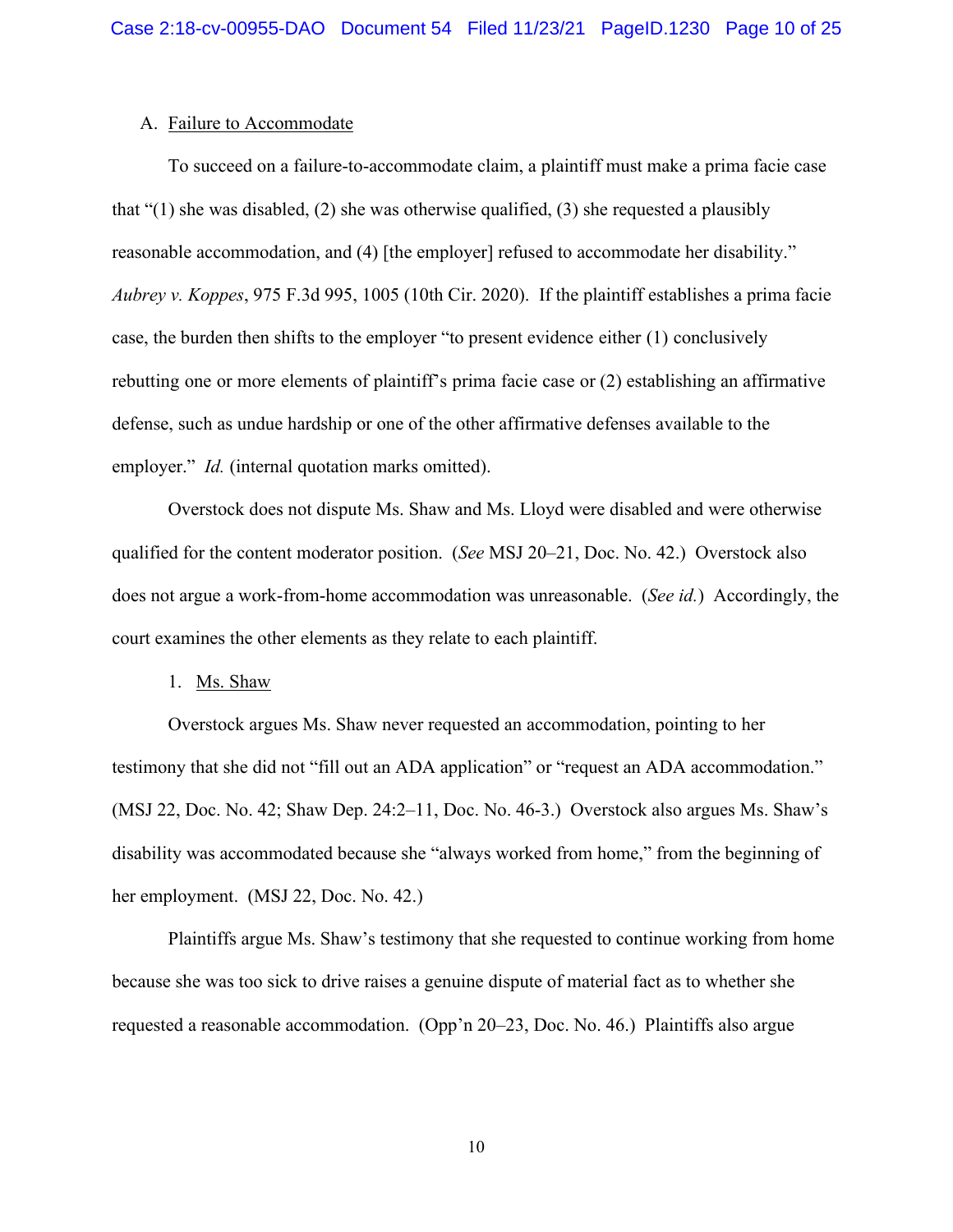Overstock removed the preexisting work-from-home accommodation and refused to reinstate it when Ms. Shaw requested to continue working from home. (*Id.* at 23–25.)

A request for accommodation "does not have to be in writing, be made by the employee, or formally invoke the magic words 'reasonable accommodation,'" but "it nonetheless must make clear that the employee wants assistance for his or her disability." *Equal Emp't Opportunity Comm'n v. C.R. England, Inc.*, 644 F.3d 1028, 1049 (10th Cir. 2011) (internal quotation marks omitted) (emphasis omitted). "That is, the employer must know of both the disability and the employee's desire for accommodations for that disability." *Id.* (internal quotation marks omitted).

Plaintiffs have presented sufficient evidence to support a finding that Ms. Shaw requested an accommodation. Ms. Shaw's testimony that she did not specifically request an "ADA accommodation" is not determinative, because she was not required to reference the ADA or "formally invoke the magic words 'reasonable accommodation.'" *C.R. England*, 644 F.3d at 1049 (internal quotation marks omitted). Ms. Shaw testified she asked Mr. Stokes and Mr. Lutz to continue working from home and told them she couldn't come into the office because she was too sick to drive. (Shaw Dep. 36:22–37:19, 38:14–39:10, 43:17–20, Doc. No. 46-3.) Her supervisors were aware of her disability and aware she worked from home because of her disability—indeed, Mr. Lutz acknowledged Ms. Shaw sometimes couldn't drive because of it. (Lutz Dep. 52:24–54:13, Doc. No. 46-15; Stokes Dep. 82:5–9, Doc. No. 46-6.) Given this context, Ms. Shaw's statements were sufficient to put her supervisors on notice that she was requesting an accommodation for her disability.

Plaintiffs have also presented sufficient evidence that Overstock refused to accommodate Ms. Shaw's disability. Although Ms. Shaw was hired into a position which accommodated her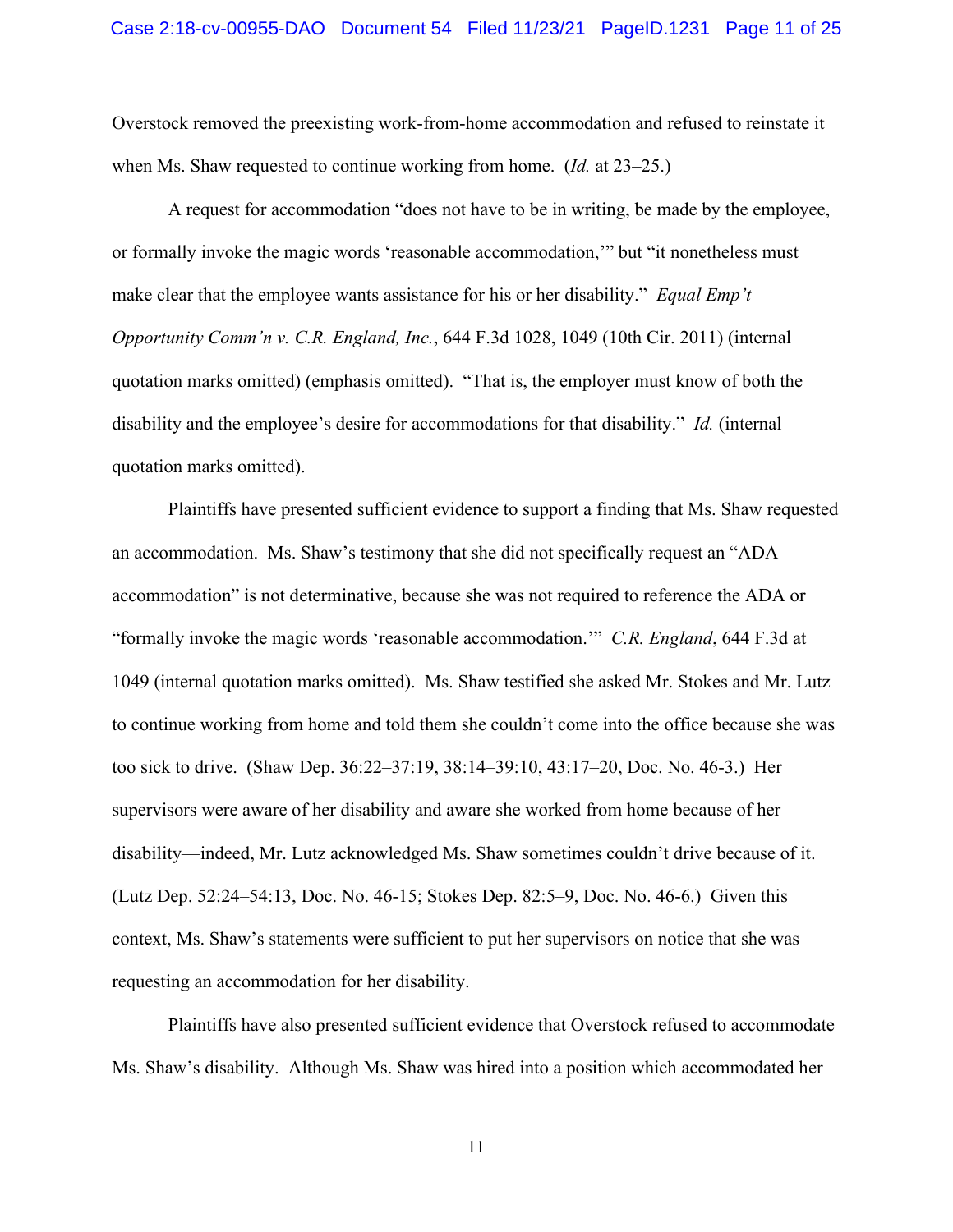MS by allowing her to work from home, the evidence supports a finding that Overstock removed this accommodation in June 2016. Ms. Shaw was given a final warning stating she "will no longer work from home and is expected to work in the office." (Shaw Final Warning, Doc. No. 46-34; *see also* Shaw Termination Letter, Doc. No. 46-5.) Ms. Shaw's supervisor then denied her request to continue working from home because she was too sick to drive, instead telling her she must report to the office or be terminated. (Shaw Termination Letter, Doc. No. 46-5.) The termination letter states "[s]he was told she could no longer work from home and must report to the office," and that she was terminated because she "did not report to work." (*Id.*) This evidence is sufficient to show Overstock refused to accommodate Ms. Shaw's disability, by removing her preexisting work-from-home accommodation and denying her request to continue working from home.

The evidence set forth above, viewed in the light most favorable to Ms. Shaw, is sufficient to support a prima facie case that Overstock failed to accommodate Ms. Shaw's disability. Overstock has not presented any argument or evidence supporting affirmative defenses to this claim. Accordingly, Overstock is not entitled to summary judgment on Ms. Shaw's failure-to-accommodate claim.

#### 2. <u>Ms. Lloyd</u>

Overstock argues Ms. Lloyd's failure-to-accommodate claim fails because her request for an accommodation was granted and she was permitted to continue working from home until she was terminated. (MSJ 22–23, Doc. No. 42.) Plaintiffs did not address this claim in their opposition, and they confirmed at the hearing that Ms. Lloyd is not pursuing this claim. Because of this and because Plaintiffs do not dispute Ms. Lloyd's request for an accommodation was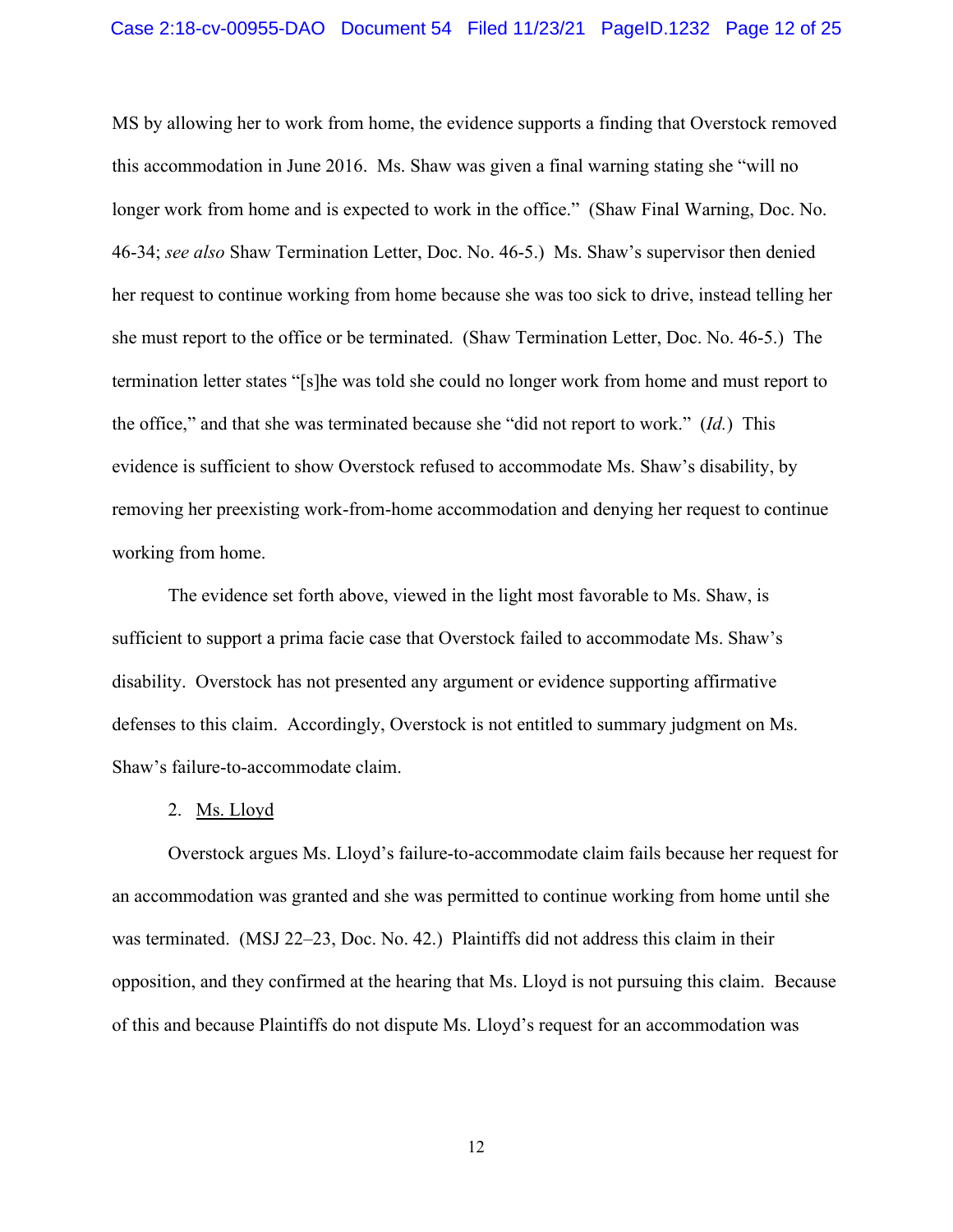eventually granted, Overstock is entitled to summary judgment on Ms. Lloyd's failure-toaccommodate claim.

# B. Disparate Treatment

To establish a prima facie case for disability discrimination based on disparate treatment, a plaintiff must demonstrate (1) she was disabled; (2) she was otherwise qualified; and (3) she "suffered discrimination by an employer . . . because of that disability. *C.R. England*, 644 F.3d at 1037–38 (internal quotation marks omitted). "In order to demonstrate discrimination, a plaintiff generally must show that [she] has suffered an adverse employment action because of the disability." *Id.* at 1038 (internal quotation marks omitted). "This requires some affirmative evidence that the disability was a determinative factor in [the employer's] decision." *Edmonds-Radford v. Southwest Airlines Co.*, \_\_ F.4th \_\_, 2021 U.S. App. LEXIS 33124, at \*24 (10th Cir. 2021).

If a plaintiff offers no direct evidence of discrimination, the court applies the burdenshifting analysis articulated by the Supreme Court in *McDonnell Douglas Corp. v. Green*, 411 U.S. 792 (1973). *See C.R. England*, 644 F.3d at 1038–39. A plaintiff must first demonstrate a prima facie case of discrimination, as set forth above. *Id.* at 1038 (citing *McDonnell Douglas Corp.*, 411 U.S. at 802). The burden then "shifts to the defendant to articulate a legitimate, nondiscriminatory reason for its actions." *Id.* (citing *McDonnell Douglas Corp.*, 411 U.S. at 802–03). "If the defendant proffers such a reason, the burden then shifts back to the plaintiff to show that the defendant's stated reasons are merely 'pretextual.'" *Id.* (citing *McDonnell Douglas Corp.*, 411 U.S. at 804–05).

"A plaintiff may show pretext by demonstrating the proffered reason is factually false, or that discrimination was a primary factor in the employer's decision." *Lincoln v. BNSF Ry. Co.*,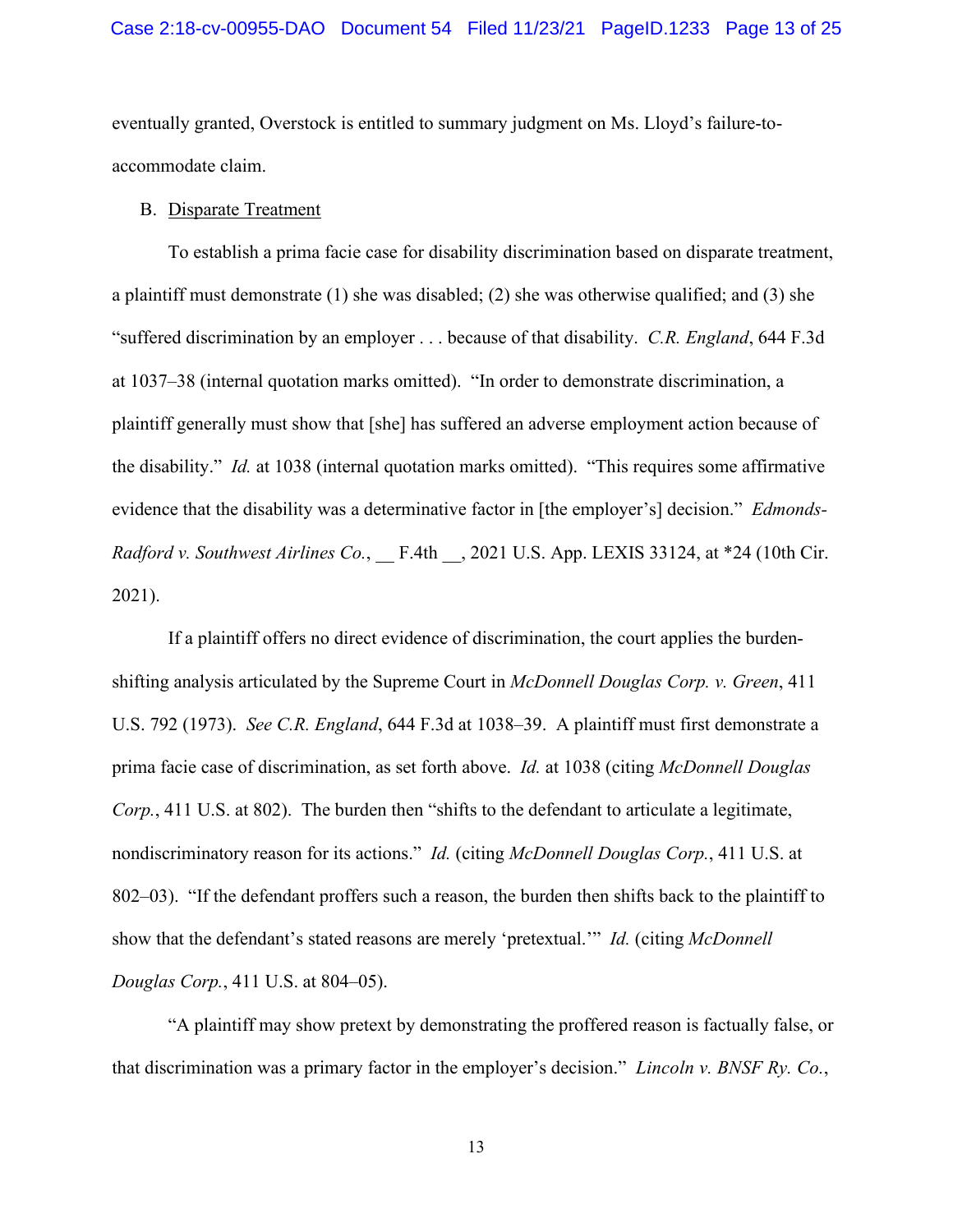900 F.3d 1166, 1193 (10th Cir. 2018) (internal quotation marks omitted). "This is often accomplished by revealing weakness, implausibility, inconsistencies, incoherencies, or contradictions in the employer's proffered reason, such that a reasonable fact finder could deem the employer's reason unworthy of credence." *Id*. (internal quotation marks omitted). "Pretext may also be shown by providing direct evidence discrediting the proffered rationale, or by showing that the plaintiff was treated differently from others similarly situated." *Jaramillo v. Adams Cnty. Sch. Dist*. *14*, 680 F.3d 1267, 1269 (10th Cir. 2012) (internal quotation marks omitted). In determining whether the employer's proffered reason was pretextual, the court "examine[s] the facts as they appear to the person making the decision." *C.R. England*, 644 F.3d at 1044 (internal quotation marks omitted) (emphasis omitted).

Overstock assumes, without conceding, that Plaintiffs can make a prima facie case of disparate treatment. (MSJ 26, Doc. No. 42.) But Overstock argues Ms. Shaw and Ms. Lloyd were terminated for poor performance and not for any discriminatory reason. (*Id.* at 26–27.) Plaintiffs, on the other hand, argue the evidence supports an inference that Mr. Lutz and Mr. Stokes acted with discriminatory intent when they terminated Ms. Shaw and Ms. Lloyd, and that Overstock's proffered reasons are pretextual. (Opp'n 26–33, Doc. No. 46.)

1. Ms. Shaw

#### *i. Prima Facie Case*

Plaintiffs have presented sufficient evidence to support a prima facie case that Ms. Shaw was terminated because of her disability. As discussed above, Ms. Shaw presented evidence that her supervisors were aware she worked from home due to her MS, but they informed her she was no longer allowed to work from home in June 2016. (Lutz Dep. 52:24–54:13, Doc. No. 46-15; Stokes Dep. 82:5–9, Doc. No. 46-6; Shaw Final Warning, Doc. No. 46-34; Shaw Termination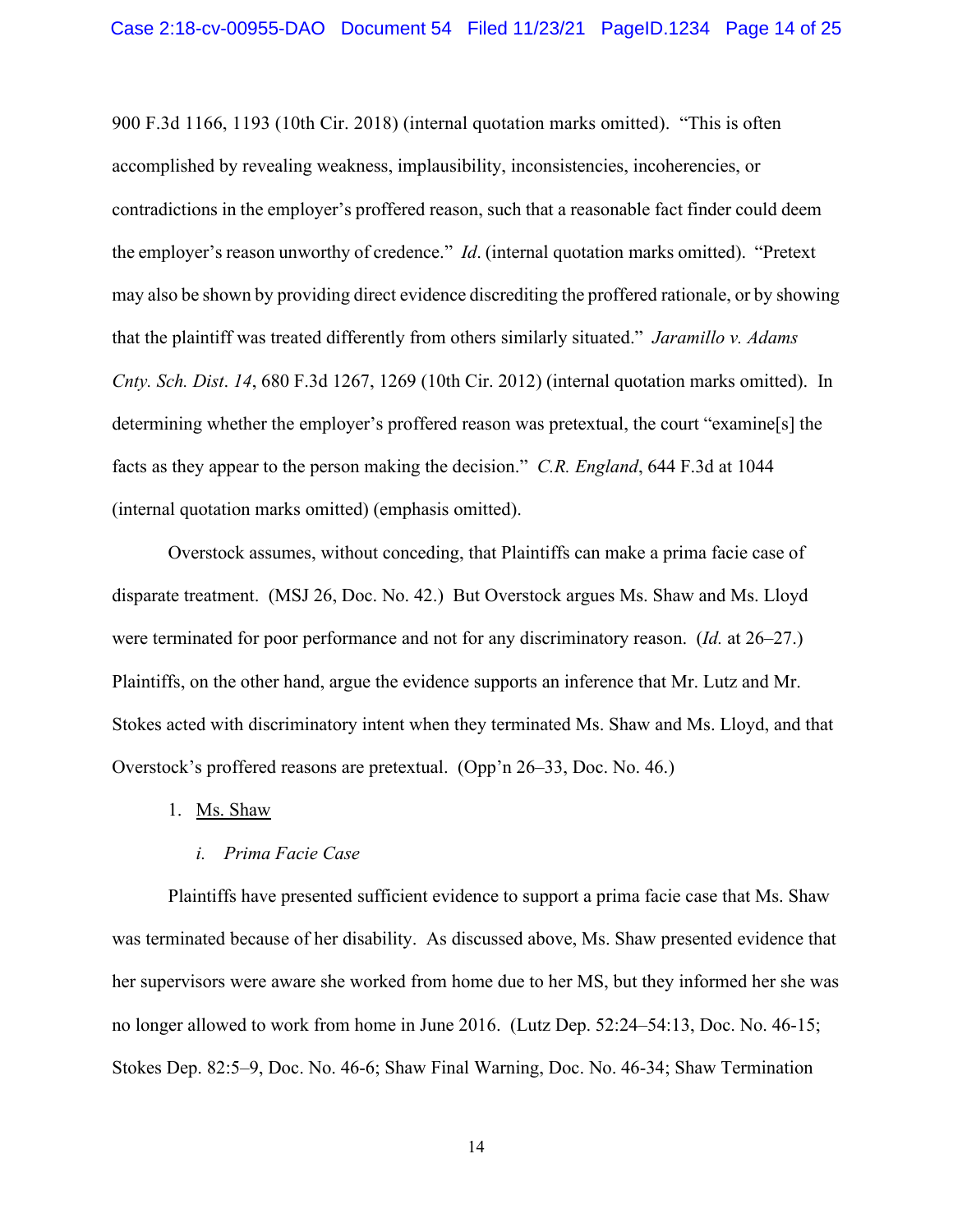Letter, Doc. No. 46-5.) Despite her requests to continue working from home because she was too sick to drive, she was terminated for failing to report to the office. (Shaw Dep. 36:22–37:19, 38:14–39:10, 43:17–20, Doc. No. 46-3; Shaw Termination Letter, Doc. No. 46-5.) This evidence is sufficient to support a prima facie case that Ms. Shaw's disability was a determinative factor in the termination decision.

### *ii. Legitimate Nondiscriminatory Reason*

Overstock argues Ms. Shaw was terminated for failing to communicate with her supervisor, not showing up for work when she said she would, and not telling her supervisor that she was not showing up for work, citing Mr. Lutz's testimony that these reasons were "cause for termination." (MSJ 26–27, Doc. No. 42; Lutz Dep. 118:14–24, Doc. No. 46-15.) Overstock also points to the termination letter's statement that Ms. Shaw had seventeen unexcused absences in the final six months of her employment. (MSJ 26, Doc. No. 42; Shaw Termination Letter, Doc. No. 46-5.) With this evidence, Overstock has met its burden to proffer a legitimate, nondiscriminatory reason for termination. Thus, the burden shifts to Plaintiffs to demonstrate the stated reasons are pretextual.

#### *iii. Pretext*

Plaintiffs argue Overstock's proffered reasons for terminating Ms. Shaw are pretextual because (1) there is evidence Mr. Lutz and Mr. Stokes schemed to force Ms. Shaw to quit by ending the work-from-home policy; (2) Ms. Shaw's termination letter stated she was terminated for failing to report to work rather than the performance issues identified in her final warning; (3) Mr. Lutz offered inconsistent accounts of his involvement in Ms. Shaw's termination; and (4) Mr. Lutz and Mr. Stokes failed to follow Overstock's accommodation and disciplinary policies. (Opp'n 28–32, Doc. No. 46.)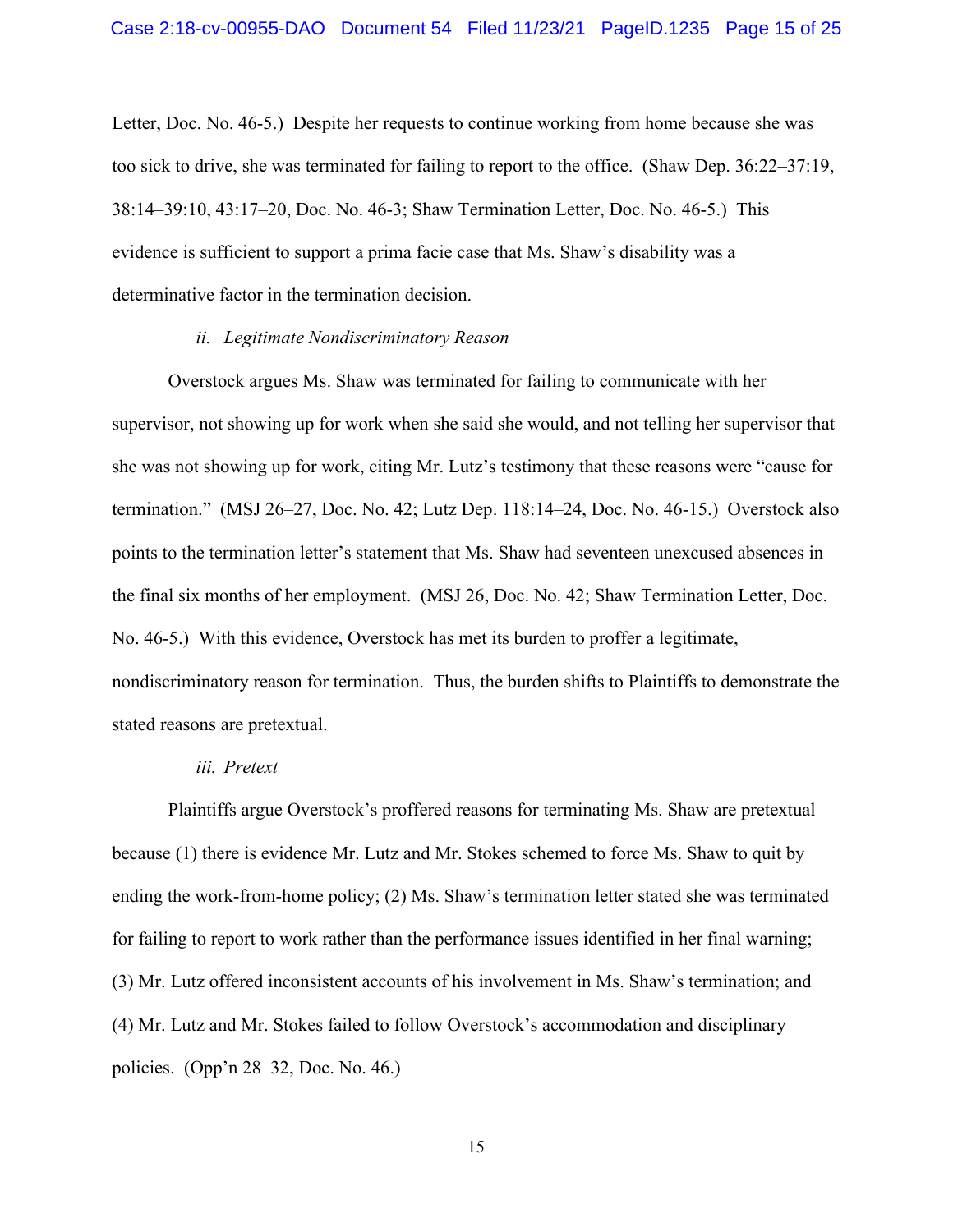Plaintiffs have presented sufficient evidence to support a finding of pretext. As Plaintiffs note, the termination letter itself identified Ms. Shaw's failure to report to work in the office, rather than other performance issues, as the reason for her termination. (Shaw Termination Letter, Doc. No. 46-5.) And, as described above, Plaintiffs have presented evidence that Ms. Shaw's supervisors were aware she worked from home due to her disability, yet they denied her accommodation request to continue working from home. Given this context, a reasonable factfinder could infer Ms. Shaw's supervisors acted with discriminatory intent when they terminated her for failing to report to the office.

Notably, Overstock does not argue Ms. Shaw's failure to report to the office—the reason stated the termination letter—was a legitimate, nondiscriminatory reason for Ms. Shaw's termination. Instead, Overstock argued at the hearing that Ms. Shaw was actually terminated based on the performance issues identified in her final warning notice. Overstock also claimed Ms. Shaw was never required to work in the office but, rather, was only required to come to the office for a meeting on the day she was terminated. With these arguments, Overstock implicitly asks the court to draw inferences contrary to the plain language of the termination letter. This would turn the summary judgment standard on its head. The termination letter plainly states Ms. Shaw "was told she could no longer work from home and must report to the office," was informed she would be terminated if she did not "report to the office by Wednesday 6/29/2016," and was terminated because she "did not report to work." (Shaw Termination Letter, Doc. No. 46-5.) All inferences must be drawn in favor of Ms. Shaw as the nonmoving party. But in this instance, no inferences are necessary—the court simply assumes the letter means what it says.

Beyond the termination letter itself, Mr. Lutz's email regarding ending the work-fromhome policy provides further evidence of discriminatory intent. In his June 15 email, Mr. Lutz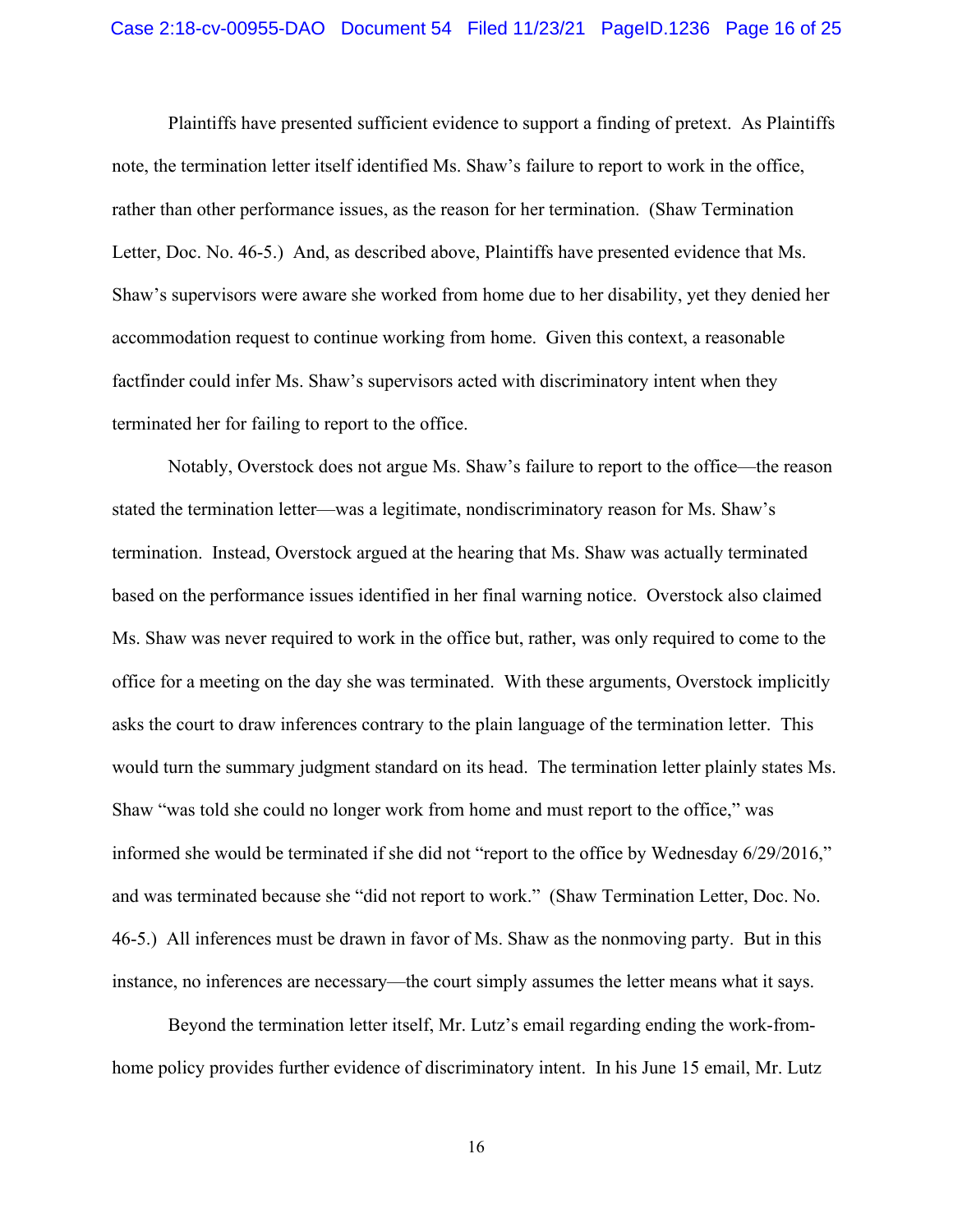recommended ending the work-from-home policy rather than going through the "formalities" of terminating Ms. Shaw for cause, stating his belief that Ms. Shaw would not "make the choice to come in to the office and work, and thus it solves that problem." (Lutz Email to Killinger (June 15, 2016), Doc. No. 46-22 at 3.) Viewed in the light most favorable to Ms. Shaw, this supports a finding that Ms. Shaw's supervisors intentionally removed her work-from-home accommodation—knowing her disability would prevent her from working in the office—in order to end her employment.

Plaintiffs have also presented evidence undermining Overstock's claim that Ms. Shaw was terminated based on prior unexcused absences. Ms. Simon, Ms. Shaw, Ms. Lloyd, and another employee testified that content moderators had flexible schedules without set hours and did not have to be logged into the system at any specific time. (Leary Dep. 7:24–8:17, Doc. No. 46-2; Shaw Dep. 26:8–22, Doc. No. 46-3; Simon Dep. 98:20–99:13, Doc. No. 46-4; Lloyd Dep. 35:24–36:3, Doc. No. 46–9.) This suggests Ms. Shaw could not accrue unexcused absences and provides further support for a finding that the proffered reasons were pretextual.

Overstock argues it could not have acted with discriminatory intent because it allowed another content moderator with MS to continue working from home after Mr. Noursalehi's email ending the work-from-home policy. (MSJ 31–32, Doc. No. 42.) Overstock asserts the only difference between Ms. Shaw and the other employee is that Ms. Shaw had performance issues. (*Id.* at 32.) However, in his email recommending ending the work-from-home policy, Mr. Lutz explained that an exception could be made for this other employee because she only worked a few hours per week. (Lutz Email to Killinger (June 15, 2016), Doc. No. 46-22 at 3.) Regardless, Ms. Shaw need not show that Overstock discriminated against every employee with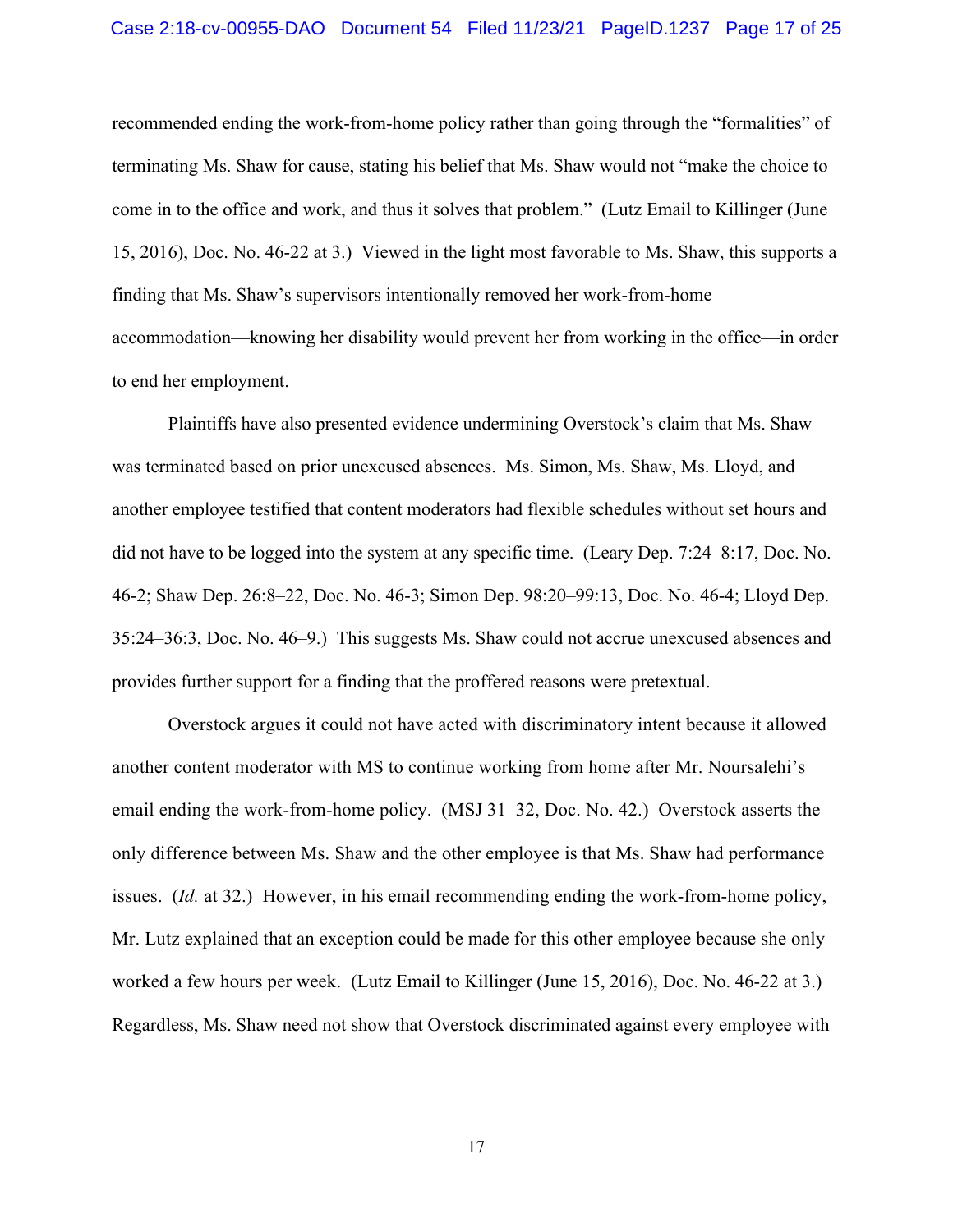MS, but only that discrimination was a "primary factor" in her own termination. *See Lincoln*, 900 F.3d at 1193. The evidence set forth above is sufficient to support such a finding.

Overstock also argues it could not have discriminated against Plaintiffs because "Overstock is a friend to the disabled," pointing to the fact that Overstock specifically recruited people with disabilities to work in a department which accommodated them. (MSJ 27–28, Doc. No. 42.) However, a general policy of recruiting and accommodating disabled employees is insufficient to show, as a matter of law, that Overstock did not discriminate against specific disabled employees. Moreover, Plaintiffs have presented evidence these policies were established by former Overstock president Stormy Simon and dismantled when she left, shortly before Plaintiffs were terminated. The same month Ms. Simon took a leave of absence, Overstock ended the work-from-home policy on the CMT, even though the CMT supervisors knew Ms. Shaw and Ms. Lloyd worked from home because of their MS. Indeed, a stated goal of ending the work-from-home policy was forcing Ms. Shaw to resign. Thus, Overstock's prior recruitment and accommodation of disabled employees is insufficient to establish as a matter of law that Overstock did not discriminate against Plaintiffs when it terminated them.

For these reasons, Overstock is not entitled to summary judgment on Ms. Shaw's disparate-treatment claim. Because the above evidence supports a finding of pretext, the court need not address Plaintiffs' other arguments.

2. Ms. Lloyd

# *i. Prima Facie Case*

Plaintiffs have presented sufficient evidence to support a prima facie case that Ms. Lloyd was terminated because of her disability. Plaintiffs presented evidence from which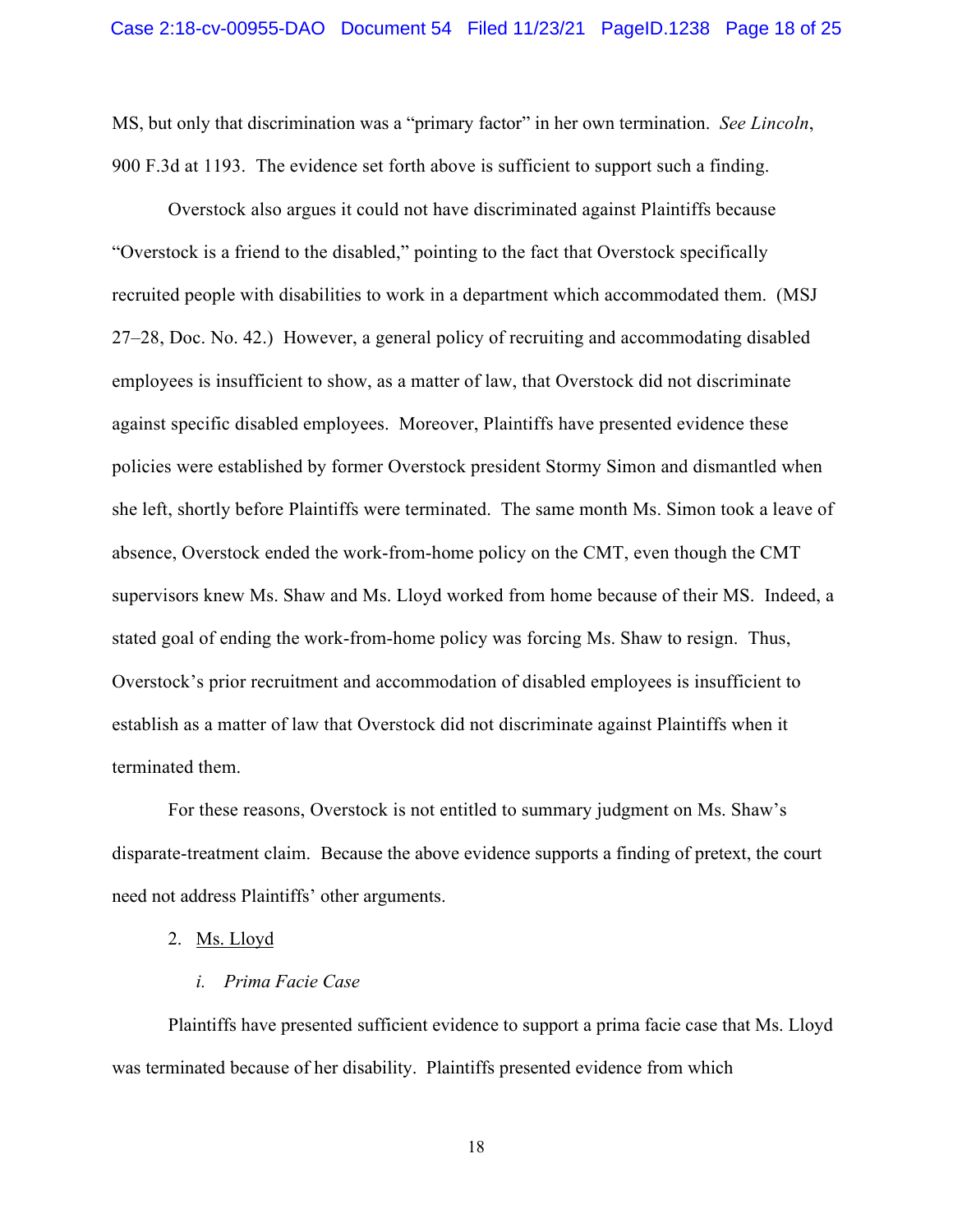discriminatory intent could be inferred, including Mr. Stokes' testimony that employees like Ms. Lloyd were "dumped" on his team and that he had difficulty working with her because of her health issues. (Stokes Dep. 17:19–23, 19:18–19, 22:3–13, 97:22–25, Doc. No. 46-6.) Additionally, even though he knew Ms. Lloyd worked from home due to her MS, Mr. Lutz expressed that he would be excited to replace Ms. Lloyd if ending the work-from-home policy caused her to resign. (Lutz Email to Killinger (June 15, 2016), Doc. No. 46-22 at 3.) These statements support an inference of discriminatory animus toward Ms. Lloyd due to her disability.

Plaintiffs have also presented evidence that Mr. Stokes began scrutinizing Ms. Lloyd's work for moderation errors—which were later cited as the reason for her termination—after Mr. Stokes initially refused to allow her to continue working from home, and only days after her accommodation request was approved by human resources. The timing of these events supports an inference that Ms. Lloyd's supervisors chose to terminate her rather than allow her to continue working from home with a disability accommodation.

Viewed in the light most favorable to Ms. Lloyd as the nonmoving party, this evidence is sufficient to support a prima facie case that Ms. Lloyd was terminated because of her disability.

### ii. *Legitimate Nondiscriminatory Reason*

Overstock claims Ms. Lloyd was terminated for performance issues, including poor communication, not "hitting [Overstock's] preferred numbers," and making moderation errors. (*See* MSJ 27–28, Doc. No. 42.) Because Overstock has proffered legitimate, nondiscriminatory reasons for termination, the burden shifts to Ms. Lloyd to demonstrate these reasons were pretextual.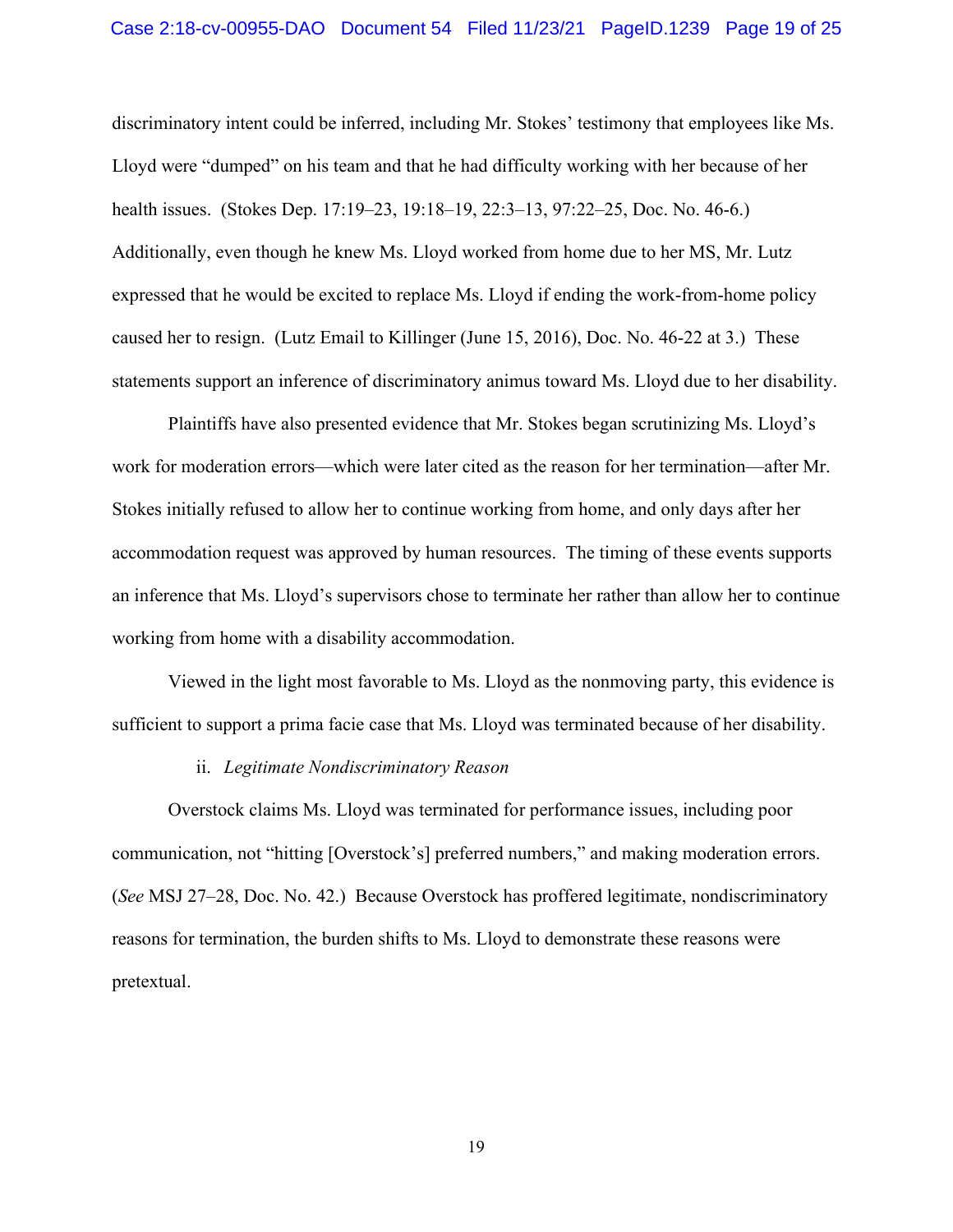## iii. *Pretext*

Ms. Lloyd argues Overstock's proffered reasons are pretextual because (1) prior productivity and communication issues were resolved before her termination; (2) Mr. Stokes scrutinized Ms. Lloyd's work for moderation errors only after her accommodation request was granted; (3) her moderation error rate was less than one percent; and (4) another employee who had made similar errors was not terminated. (Opp'n 37–41, Doc. No. 46.)

Plaintiffs have presented sufficient evidence to support a finding that Overstock's proffered reasons were pretextual. First, Ms. Lloyd's final warning and termination letter do not mention productivity or communication issues. (Lloyd Final Warning, Doc. No. 46-31; Lloyd Termination Letter, Doc. No. 46-18.) Ms. Lloyd received a written warning for poor productivity and communication in 2015, but a subsequent performance review in March 2016 indicated these issues were resolved. (Ex. 13 to Opp'n, Lloyd Written Warning (Oct. 21, 2015), Doc. No. 46-14; Ex. 6 To Opp'n, Lloyd Performance Review (March 25, 2016), Doc. No. 46-7 at 1.) This evidence supports a finding that these issues were not the basis for Ms. Lloyd's termination.

Second, Ms. Lloyd presented evidence suggesting the reason for termination stated in her termination letter—her approval of reviews with profanity—was unworthy of credence. Based on the expected rate of one hundred reviews per hour, Ms. Lloyd estimates she moderated more than one hundred thousand reviews during the time period in which inappropriate reviews were identified, meaning she had an error rate of less than one percent when she was terminated. (Opp'n 39–40, Doc. No. 42; *see also* Lloyd Dep. 36:10–14, Doc. No. 46-9; Stokes Dep. 27:15– 22, 31:11–17, Doc. No. 46-6; Lloyd Termination Letter, Doc. No. 46-18.) Ms. Lloyd also presented evidence that there were no set standards for moderation accuracy, CMT supervisors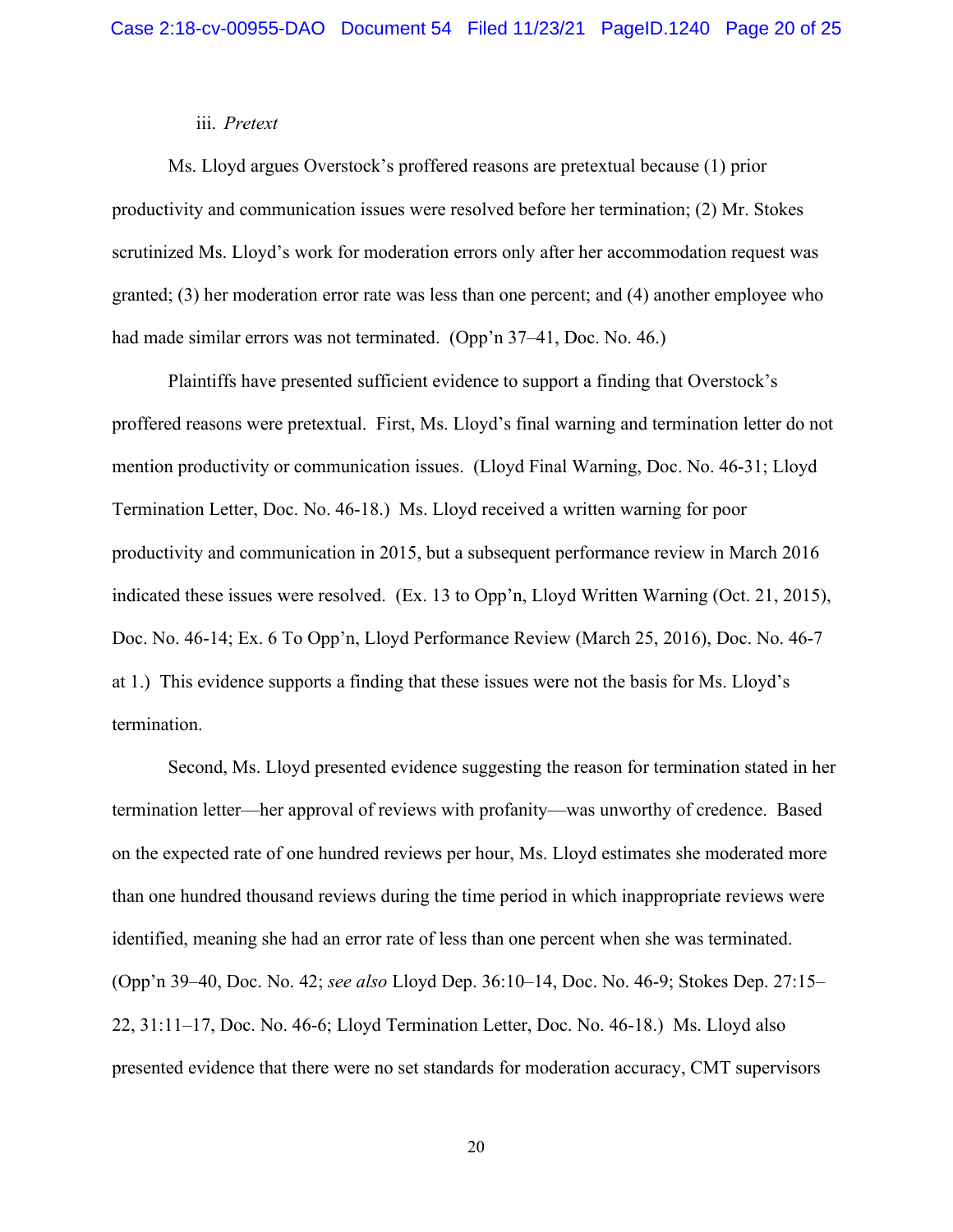did not expect one-hundred percent accuracy, and another employee who approved reviews with profanity was not terminated. (Killinger Dep. 44:1–45:13, Doc. No. 46-28; Lutz Dep. 25:14– 26:5, Doc. No. 46-15; Stokes Dep. 34:6–16, 112:7–113:13, Doc. No. 46-6.) This evidence undermines Overstock's proffered justification and supports a finding of pretext.

Finally, as set forth above, Ms. Lloyd has presented other evidence suggesting her supervisors were motivated by discriminatory animus, including Mr. Stokes' testimony that employees like Ms. Lloyd were "dumped" on his team, and the fact that he began scrutinizing her work for errors only days after human resources granted Ms. Lloyd's accommodation request over his prior denials. This evidence gives rise to an inference that Mr. Stokes was motivated by discriminatory intent and used moderation errors as a pretext to terminate Ms. Lloyd.

For these reasons, Overstock is not entitled to summary judgment on Ms. Lloyd's disparate-treatment claim.

#### C. Disparate Impact

To prove disability discrimination based on disparate impact, a plaintiff must show "a specific policy caused a significant disparate effect on a protected group." *Reinhart v. Lincoln Cnty.*, 482 F.3d 1225, 1229 (10th Cir. 2007) (quotation marks omitted). Overstock argues Plaintiffs have no evidence to support a disparate-impact claim. (MSJ 25, Doc. No. 42.) Plaintiffs did not address this claim in their opposition, and they confirmed at the hearing they are not pursuing this claim. Because Plaintiffs have not offered evidence supporting this claim, Overstock is entitled to summary judgment on Plaintiffs' disparate-impact claim.

### D. Retaliation

To establish a prima facie case of retaliation under the ADA, an employee must show (1) she engaged in protected activity; (2) she suffered a materially adverse action by her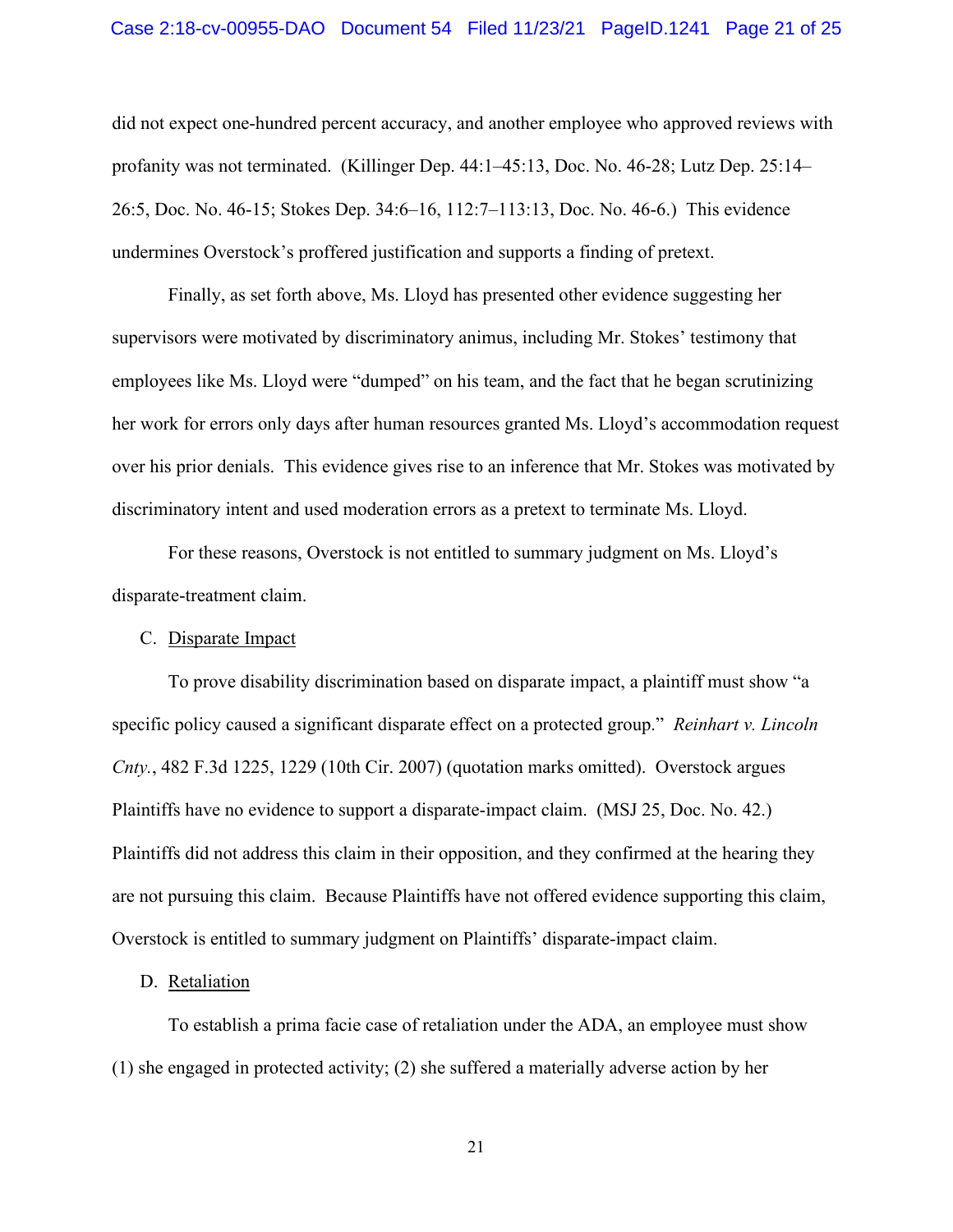employer either after or contemporaneous with the protected activity; and (3) a causal connection exists between the protected activity and the adverse action. *Reinhardt v. Albuquerque Pub. Sch. Bd. of Educ.*, 595 F.3d 1126, 1131 (10th Cir. 2010). A request for accommodation is a protected activity under the ADA. *Lincoln*, 900 F.3d at 1209. A causal connection may be inferred based on close temporal proximity between the protected activity and the adverse action. *Anderson v. Coors Brewing Co.*, 181 F.3d 1171, 1179 (10th Cir. 1999); *Ramirez v. Okla. Dep't of Mental Health*, 41 F.3d 584, 596 (10th Cir. 1994). A plaintiff may also demonstrate causation by showing a pattern of retaliatory conduct beginning shortly after the protected activity and culminating in termination. *Marx v. Schnuck Mkts.*, 76 F.3d 324, 329 (10th Cir. 1996). Where a plaintiff relies on circumstantial evidence to establish a retaliation claim, the *McDonnell Douglas* burden-shifting framework applies. *Lincoln*, 900 F.3d at 1209.

#### 1. Ms. Shaw

# *i. Prima Facie Case*

Overstock argues Ms. Shaw did not engage in a protected activity because she never requested an accommodation. (MSJ 30, Doc. No. 42.) However, as discussed above, Plaintiffs have presented sufficient evidence to support a finding that Ms. Shaw requested the accommodation of continuing to work from home after she was told she could no longer do so in June 2016. This evidence is sufficient to show Ms. Shaw engaged in a protected activity.

Plaintiffs have also presented sufficient evidence to demonstrate a causal connection between Ms. Shaw's protected activity and her termination. Ms. Shaw was informed she could no longer work from home on June 23, 2016, and she was terminated on June 29, 2016. During that time, Ms. Shaw requested the accommodation of continuing to work from home, and she was terminated only days later. This close temporal proximity between her accommodation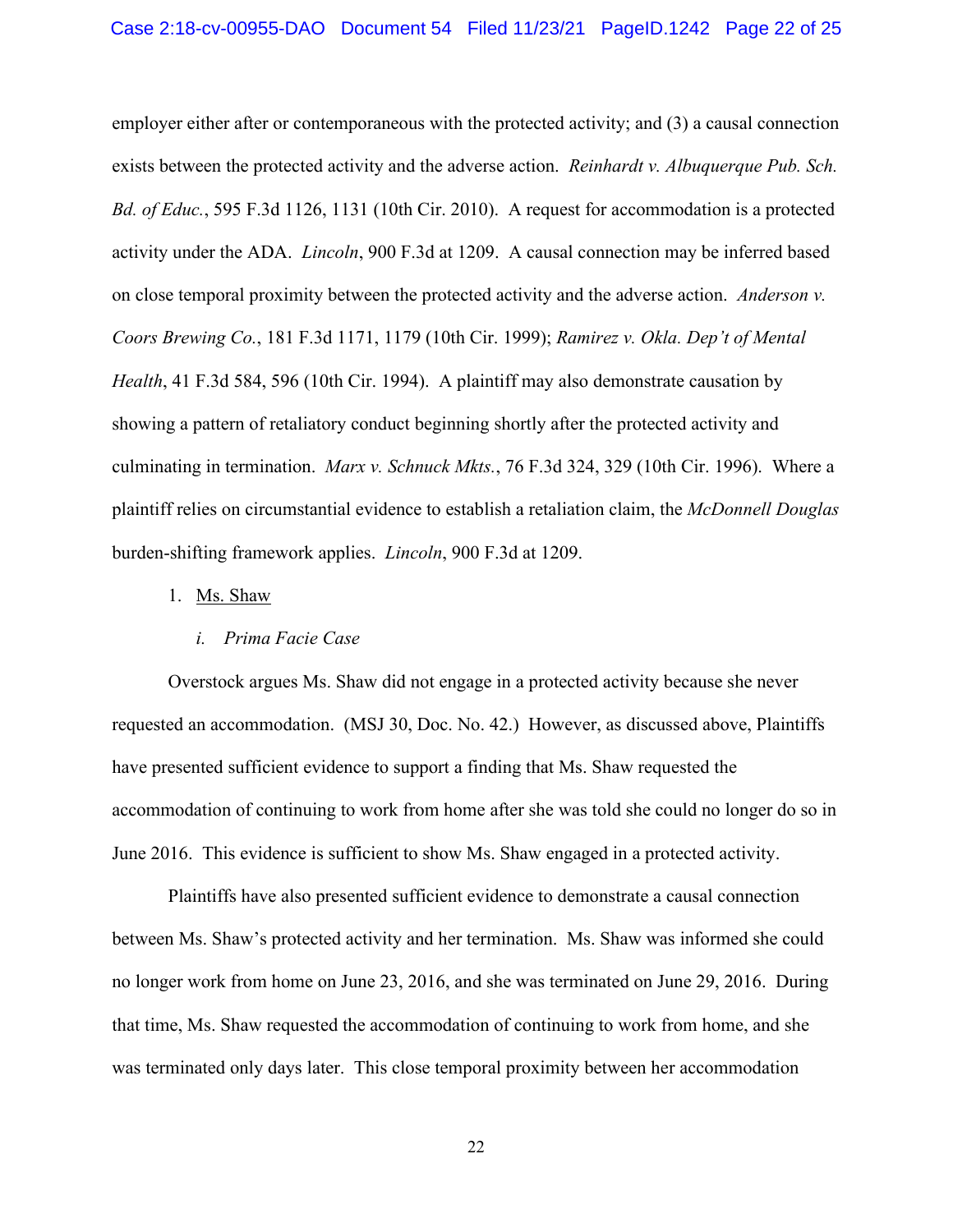request and her termination is evidence of a causal connection. Plaintiffs also presented evidence that Ms. Shaw's supervisors resented the work-from-home accommodations provided to CMT employees and asked to end the work-from-home policy with the stated goal of forcing Ms. Shaw to resign. Viewed in the light most favorable to Ms. Shaw, this evidence supports an inference that Ms. Shaw was terminated in retaliation for using the work-from-home accommodation and for requesting that this accommodation continue.

For these reasons, Plaintiffs have presented sufficient evidence to support a prima facie case of retaliation for Ms. Shaw.

# *ii. Legitimate Nondiscriminatory Reason and Pretext*

Overstock argues Ms. Shaw was terminated solely based on performance issues. As set forth above in the discussion of her disparate-impact claim, Ms. Shaw presented sufficient evidence to support a finding that Overstock's proffered reasons for the termination were pretextual, including the fact that the termination letter identified her failure to report to work in the office as the reason for her termination. Accordingly, Overstock is not entitled to summary judgment on Ms. Shaw's retaliation claim.

- 2. Ms. Lloyd
	- *i. Prima Facie Case*

Overstock acknowledges Ms. Lloyd requested an accommodation but argues this request had nothing to do with her termination. (MSJ 30, Doc. No. 42.) However, Plaintiffs presented evidence that Ms. Lloyd's last protected activity occurred when she complained of discrimination on September 28, 2016. (*See* James Letter to EEOC (Sept. 22, 2017), Doc. No. 46-29 at 2.) The temporal proximity between this complaint and her termination on November 9, 2016, a month and a half later, is evidence of a causal connection sufficient to support a prima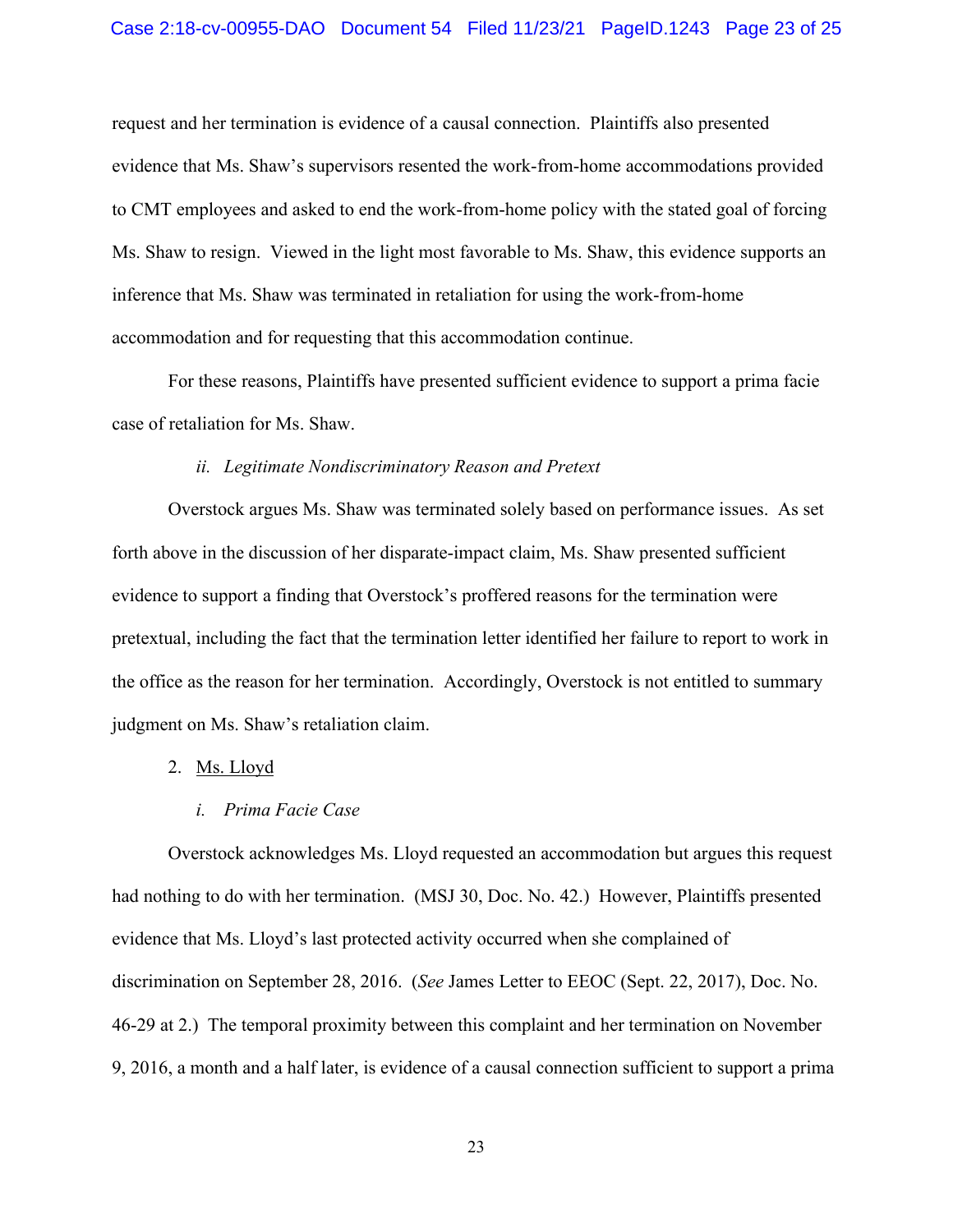facie case. *See Ramirez*, 41 F.3d at 596 (finding a causal connection could be inferred where an adverse action occurred within a month and a half of an employee's protected activity). Plaintiffs have also presented evidence of a pattern of retaliatory conduct culminating in Ms. Lloyd's termination, including evidence that Mr. Stokes began scrutinizing her work for moderation errors mere days after human resources granted her accommodation request, and ultimately cited moderation errors as the reason for her termination several months later. This evidence provides additional support for a prima facie case of retaliation for Ms. Lloyd.

### *ii. Legitimate, Nondiscriminatory Reason and Pretext*

Overstock argues Ms. Lloyd was terminated solely due to performance issues, including poor communication, low productivity, and moderation errors. (MSJ 30–31, Doc. No. 42.) As set forth above in the discussion of her disparate-impact claim, Ms. Lloyd has presented sufficient evidence to support a finding that Overstock's proffered reasons for the termination were pretextual, including evidence that her error rate was less than one percent and that prior performance issues were resolved. For these reasons, Overstock is not entitled to summary judgment on Ms. Lloyd's retaliation claim.

#### **CONCLUSION**

Where Plaintiffs failed to offer sufficient supporting evidence in favor of Ms. Lloyd's failure-to-accommodate claim and Plaintiffs' disparate-impact claims, the court GRANTS Overstock's motion and enters summary judgment in favor of Overstock on these claims. However, drawing all reasonable inferences in favor of Plaintiffs, the court DENIES Overstock's